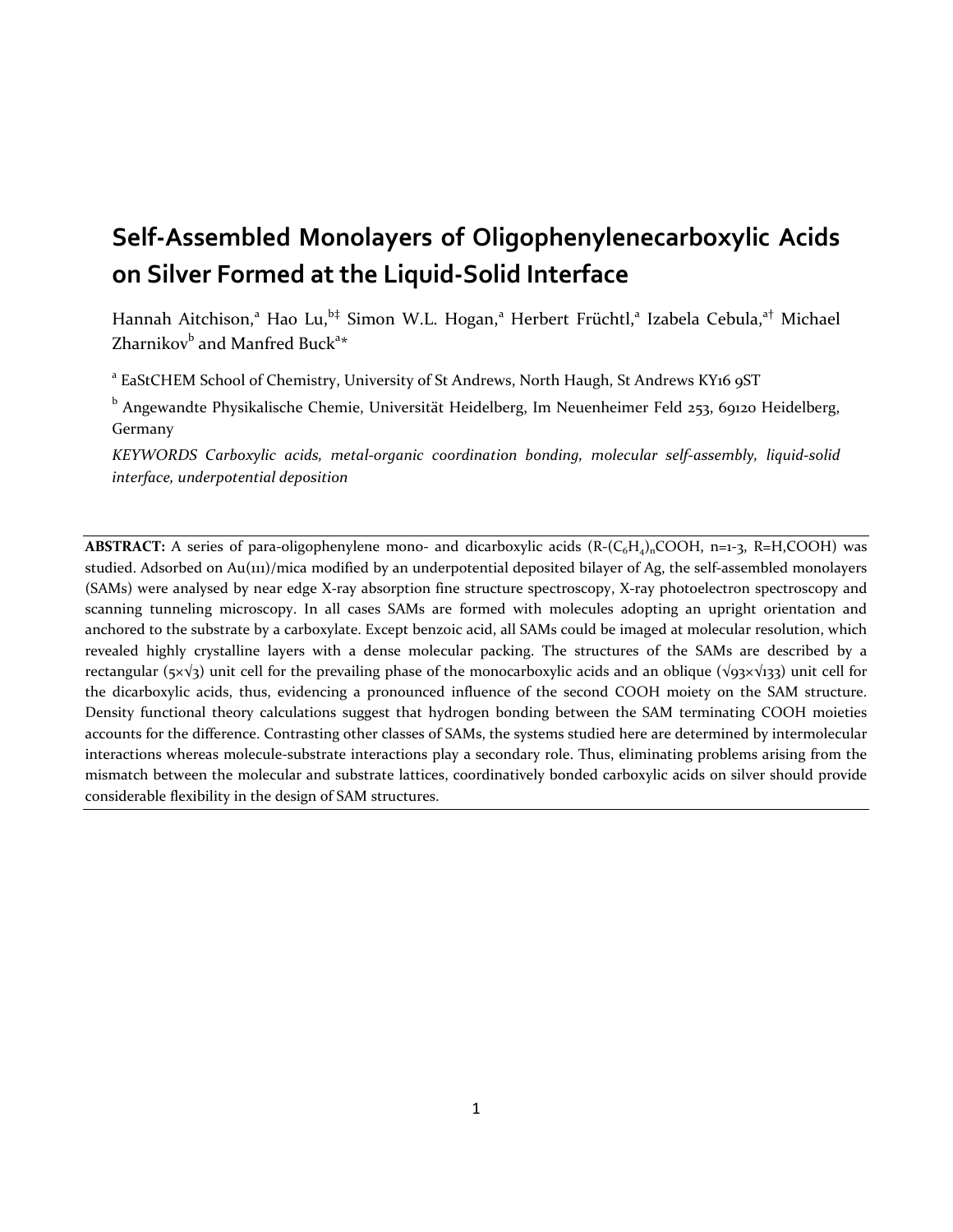#### **INTRODUCTION**

As essential constituents of supramolecular structures such as metal-organic frameworks (MOFs) and hydrogen bonded networks, aromatic carboxylic acids are widely exploited in self-assembly processes both in the solution phase and at interfaces. On metal or graphite surfaces the focus has been on the formation of two dimensional molecular patterns of flat lying molecules through either hydrogen bonding or metal-organic coordination.<sup>1-12</sup> Investigations comprise both the ultrahigh vacuum (UHV) environment and the liquid/solid interface, the latter also including the electrochemical interface.<sup>13-17</sup> Compared to these activities only a few studies have focused on the formation of self-assembled monolayers<sup>\*</sup> (SAMs) where, analogous to the extensively studied thiols and silanes $18-19$ , molecules adopt an upright configuration with the carboxylate moiety acting as head group to anchor the molecule via coordination bonding. Preparation from solution might be preferred in this case as in UHV an incomplete layer or a layer with a mixture of flat lying and upright standing molecules is usually obtained,<sup>20-23</sup> even though examples of extended islands of full layers of upright standing molecules have been reported for  $1,2,4$ -benzenetricarboxylic acid on  $Cu(100)^{24}$ , and terephthalic acid on rutile<sup>25-26</sup> and Cu(100).<sup>27-28</sup> Notably, for terephthalic acid on Cu the upright configuration was found for the second layer.

The solution based studies have been performed almost exclusively on fatty acids (for references see reviews by Ulman<sup>29</sup> and Jadhav<sup>30</sup>) with the exception of terephthalic  $acid<sub>2</sub><sup>31</sup>$  alkoxy derivatised biphenyl-, naphthyl- and benzenecarboxylic acid, and terphenylcarboxylic acid.<sup>32-34</sup> To this small set of spectroscopic studies, benzene-1,3 dicarboxylic acid (isophthalic acid, IPA), benzene-1,3,5 tricarboxylic acid (trimesic acid, TMA) and biphenyl-3,4′,5-tricarboxylic acid (BPTCA) have recently been added.<sup>35-38</sup> Employing a combination of X-ray spectroscopies and scanning tunneling microscopy at molecular resolution, these studies revealed that ordered layers are formed on Cu and Ag prepared as underpotential deposited layers on Au. Apart from providing insights into the very initial stages of thin film

\* There are varying interpretations of the term self-assembled monolayer. As used in the paper it refers to monomolecular layers where molecules are densely packed and adsorbed in an upright geometry.

growth of MOFs,<sup>36</sup> the combination of spectroscopy and microscopy revealed striking differences between the two metals. The weaker coordination bond between the carboxylate and Ag compared to Cu results in a very different balance between molecule-substrate and intermolecular interactions. $37-38$  This, in particular, is pinpointed by pronouncedly different adsorption geometries of TMA and BPTCA on Ag where a monopodal configuration is realised compared to Cu which yields a bipodal configuration.



**Scheme 1.** The series of molecules under investigation in this work. From left to right: benzoic acid, biphenyl-4-carboxylic acid, terphenyl-4-carboxylic acid, terephthalic acid, and biphenyl-4,4'-dicarboxylic acid.

Envisioning that assembly of carboxylic acids on Ag provide a flexible route to structurally well-defined SAMs, the homologue series of oligophenylene mono- and dicarboxylic acids shown in Scheme 1 was investigated in order to systematically study the influence of the number of aromatic rings on both the conditions of film formation and the resulting structure of the SAMs. From the unexpected differences observed for TMA and BPTCA<sup>38</sup> it is *a priori* not clear how the SAM structures of all the molecules are correlated and how much the second carboxylic acid group, which would be very differently orientated compared to the systems studied so far, affects the SAM structure.

With the need of using a combination of microscopy and spectroscopy highlighted by the study of  $TMA^{37}$  and  $BPTCA<sup>38</sup>$ , here we report the results of scanning tunneling microscopy (STM), X-ray photoelectron spectroscopy (XPS) and near-edge X-ray adsorption fine structure (NEXAFS) spectroscopy in combination with DFT calculations to assist the interpretation of the data. For the studies Au/mica substrates were used, which have been modified by an underpotential deposited (UPD) bilayer of Ag.<sup>39-40</sup> Since Ag and Au have essentially the same lattice constants, the UPD layer is less reactive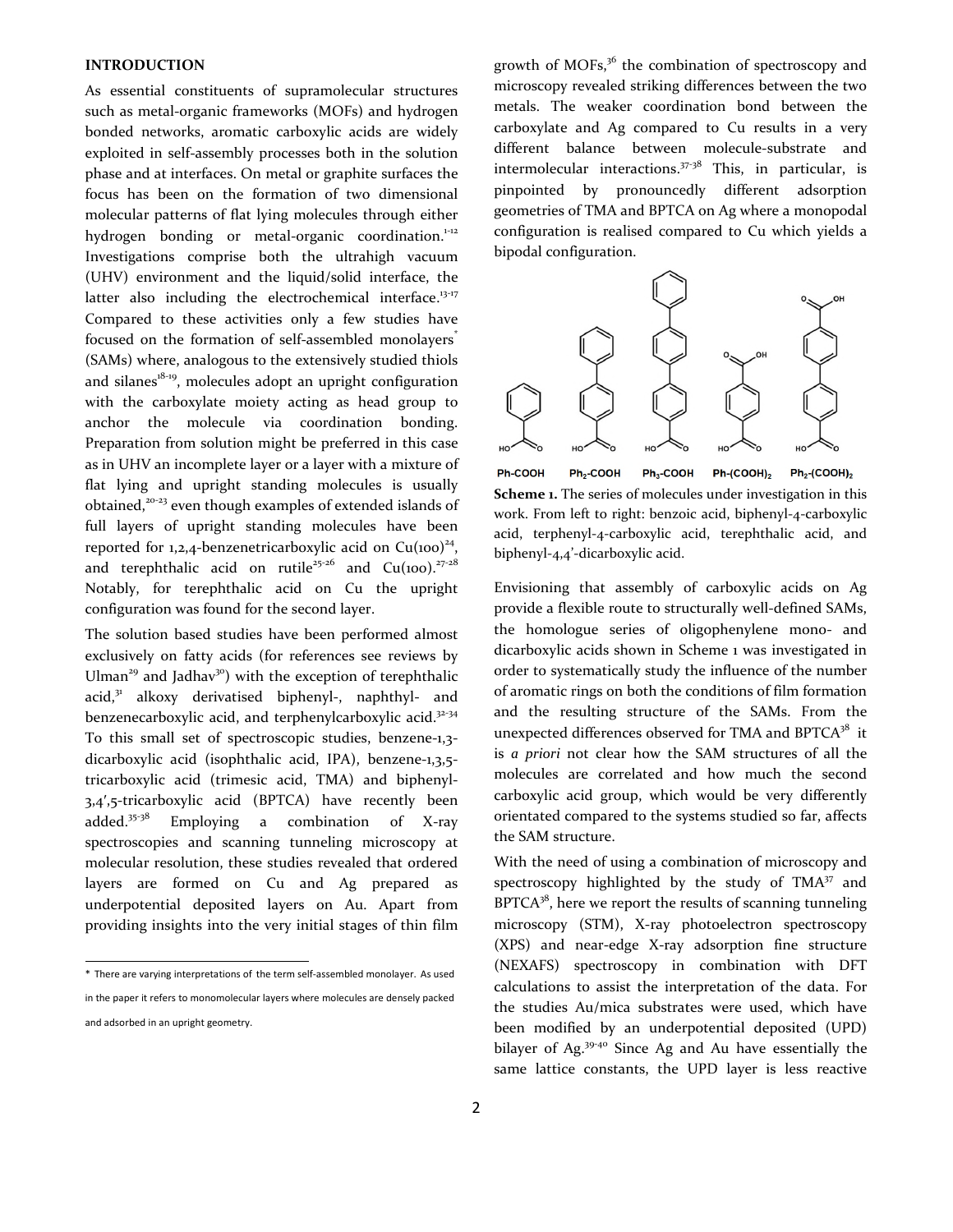compared to evaporated films and, furthermore, protected by anions, this provides a convenient access to a high quality (111) oriented surface of Ag.<sup>35, 41-42</sup>

## **EXPERIMENTAL METHODS**

**Sample preparation.** Benzoic acid (≥99.5%, Sigma-Aldrich), terephthalic acid (98%, Sigma-Aldrich), terphenyl-4-carboxylic acid ( $97\%$  Sigma-Aldrich), AgNO<sub>3</sub> (99.9999%, Sigma-Aldrich) and ethanol (AnalaR Normapur) were used as purchased. Biphenyl-4 carboxylic acid (95%, Sigma-Aldrich) and biphenyl-4,4' dicarboxylic acid (97%, Sigma-Aldrich), were recrystallized from ethanol prior to use. Au substrates (300 nm epitaxial Au(111) layer on mica wafer, Georg Albert PVD, Heidelberg, Germany) were annealed using a natural gas flame before underpotential deposition of a pseudomorphic (1×1) Ag bilayer was carried out. Au/mica was immersed in 10 mM  $AgNO<sub>3</sub>$  in 100 mM  $HNO<sub>3</sub>$  (aq) and a potential of 10 mV (vs.  $Ag/Ag^*$ ) was applied to the substrate for 2 minutes. This yields full coverage of a stable bilayer of silver atoms covered with adsorbate layer of nitrate ions.<sup>40, 43-45</sup>

For SAM formation, the Ag modified substrate was immersed in a solution of the surfactant molecule. Molecules adsorb by displacing the nitrate ions as evidenced by the XPS N 1S signal. A  $0.5$  mM in a 1:1  $H<sub>2</sub>O$ : EtOH solvent mixture was used for all molecules in the series with the exception of a saturated aqueous solution in the case of  $Ph_2$ -(COOH)<sub>1</sub>.  $Ph_2$ -(COOH)<sub>1</sub> monolayers have also been prepared from 1:1  $H<sub>2</sub>O$ : EtOH solutions but the layer quality was improved when prepared from aqueous solution. Specific preparation methods for each SAM are as follows: 10 minutes at room temperature (RT) for Ph-COOH and Ph- $(COOH)_2$ ; 5 minutes at 65 °C for Ph<sub>2</sub>-COOH and ~18 hours at 65 °C for Ph<sub>3</sub>-COOH and  $Ph_2$ -(COOH)<sub>2</sub>. After the immersion, the substrate was thoroughly rinsed with RT EtOH before being dried under a flow of  $N_2(g)$ . Higher temperatures were required for the larger molecules in the series since they are poorly soluble in water and water/ethanol mixtures.

Before STM analysis, the dicarboxylic acid SAMs were rinsed briefly (~3 seconds) with an ethanolic solution of NaOH (1 mM, Sigma Aldrich, 99.2%) and dried under a flow of  $N_2(g)$ . This greatly improved resolution, most likely by rinsing away any physisorbed molecules on the monolayer surface. The structures of SAMs prepared with and without this alkali rinsing were carefully compared using STM, XPS and NEXAFS spectroscopy to verify that they were not affected by the NaOH.

**Characterization.** Each sample was characterized at RT by STM and synchrotron based XPS and NEXAFS spectroscopy.

STM imaging was carried out using a Molecular Imaging PicoSPM system in ambient atmosphere. Tips were mechanically cut from Pt/Ir 80:20 wire (Advent Research Materials Ltd, 0.25 mm diameter). Typical tunneling parameters of 0.002 – 0.070 nA and a tip bias of  $\pm$ 0.20 – 0.60 V were used.

XPS and NEXAFS measurements were carried out at the bending magnet HE-SGM beamline of the synchrotron storage ring BESSY II in Berlin, Germany. XP spectra were collected in normal emission geometry using a Scienta R3000 spectrometer. The energy resolution was  $\sim$ 0.3 eV at an excitation energy of 350 eV and somewhat lower at higher excitation energy. The binding energy (BE) scale was referenced to the Au  $4f_{7/2}$  peak at a BE of 84.0 eV.<sup>46</sup> Spectra were fitted by symmetric Voigt functions and a linear background using Casa-XPS.

The NEXAFS spectroscopy measurements were made using a partial electron yield detector. The spectra were collected at both carbon and oxygen K-edges with retarding voltages of 150 V and 350 V, respectively. Linear polarized X-ray light with a polarization factor of  $\sim$ 91% was used. The energy resolution was ~0.30 eV for the C Kedge and somewhat lower for the O K-edge. The incident angle of the X-ray light was varied from  $90^\circ$  (E-vector in the surface plane) to 20° (E-vector nearly normal to the surface plane) in steps of 10 - 20° to monitor orientational order of the aromatic carboxylic acid molecules in the SAMs. This approach is based on the linear dichroism in X-ray absorption, i.e. the strong dependence of the crosssection of the resonant photoexcitation process on the orientation of the electric field vector of the linearly polarized light with respect to the molecular orbital of interest.<sup>47</sup>

The raw NEXAFS spectra were normalized to the incident photon flux by division by a spectrum of clean, freshly sputtered gold sample. Afterwards, the spectra were reduced to standard form by subtracting a linear pre-edge background and normalizing to the unity jump edge in the far post-edge range. The energy scale of the C K-edge spectra was referenced to the most intensive  $\pi^*$  resonance of highly orientated pyrolytic graphite at  $285.38$  eV.<sup>48</sup> The relative shift of the O K-edge range was estimated using reference XPS measurements.

DFT calculations. Calculations of Ph<sub>2</sub>-COOH and Ph<sub>2</sub>-(COOH), SAMs were carried out using the VASP program,<sup>49-51</sup> using the PBE functional<sup>52-53</sup> with Grimme's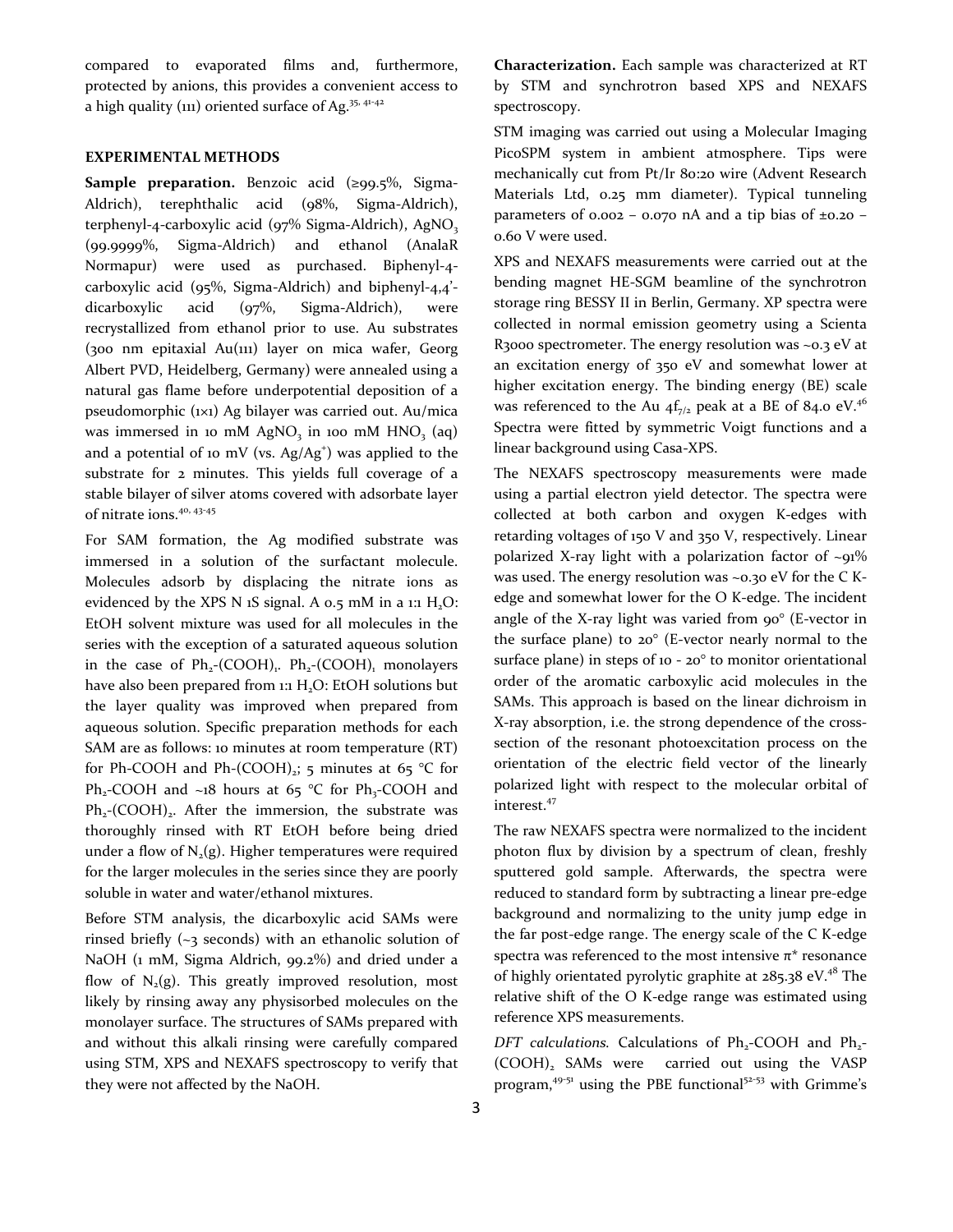$D_3$  VdW correction<sup>54</sup> and a plane wave basis set with a 500 eV energy cut off. The metal slab consisted of three Au layers and two Ag layers with 23 Å for the molecular layer and vacuum gap above it. The molecules and the uppermost Ag layer were allowed to relax. The bottom two Au layers were frozen at the bulk Au geometry and the geometry of the other metal layers was optimized then also frozen. Dipole corrections were applied in the direction orthogonal to the surface.<sup>55-56</sup>

#### RESULTS AND DISCUSSION

**STM.** *Monocarboxylic Acid SAMs.* Images for Ph-COOH are presented in Fig. 1. The layer appears uniform but, in contrast to all the other molecules studied, no specific features were discernible as exemplified by Fig. 1a. Numerous attempts to obtain high resolution were unsuccessful. At best some row type features, separated by about  $5 \text{ Å}$  could be observed which can be only vaguely seen in the original data (Fig. 1b) but become evident in the Fourier transform (inset in Fig. 1b) and the filtered image shown in Fig. 1c. This observation can be interpreted either as a lack of order in the SAM or as a lack of resolution. Anticipating the results from the NEXAFS measurements which indicate the presence of an ordered layer we favour the second interpretation. The difficulties to resolve the layer are, thus, caused by physisorbed molecules, which are picked up and dragged across the surface by the tip. This includes the possibility that they are generated by a tip induced detachment of a SAM molecule. An inferior stability of the benzoic acid SAM is consistent with our observation that rinsing with an ethanolic solution of NaOH causes extended damage of the layer, in contrast to the biphenyl and terphenyl SAMs where rinsing solved occasional imaging problems.



**Figure 1.** STM images of Ph-COOH on UPD-Ag/Au/mica at different magnifications. The insert in (b) shows the Fourier

transform of the SAM with diffraction spots highlighted. Image (c) shows part of a filtered image of the terrace in (b) containing linear row-like features.

Contrasting benzoic acid, SAMs of the biphenyl homologue  $Ph_2$ -COOH could be imaged at high resolution as demonstrated in Fig. 2. Two structures labelled as  $\alpha$ - and  $\beta$ -phase were observed with the former prevailing. On larger scale images such as the one shown in Fig. 2a lines running along different directions are seen which are characteristic of the  $\alpha$ -phase. Out of the six orientations reflecting the rotational and mirror symmetry of a (111) surface, four are seen in Fig. 2a. Lines labelled by non-primed numbers  $(1,2)$  are related by a  $120^\circ$ rotation as are the pairs indexed by primed numbers (2',  $3'$ ). Lines 2 and 2' meet at an angle of  $\sim$ 40° which reflects the fact that these lines are off the  $\langle 11 \rangle$  direction by ±20° and related by mirror symmetry.

High resolution imaging of the  $\alpha$ -phase (Fig. 2c) reveals a structure which is characterised by rows of protrusions running along the  $\langle 112 \rangle$  direction. The observed separation by a distance of  $5.0 \pm 0.2$  Å suggests upright standing molecules which is corroborated by the spectroscopic measurements (*vide infra*). The separation corresponds to  $\sqrt{3}$  times the Ag-Ag distance and, thus, indicates commensurability of the SAM structure along the  $\langle 112 \rangle$  direction. Adjacent rows are shifted against each other such that the protrusions line up along a direction orientated at an angle of  $\sim 70^\circ$  to the  $\langle 112 \rangle$ direction. The corresponding height profile A seen in Fig. 2c reveals a pattern repeating every third row. The structure can be described by a rectangular  $5 \times \sqrt{3}$  unit cell which lacks mirror symmetry as inferred from Fig. 2c. The protrusions are essentially aligned along the diagonal of the unit cell. They vary substantially in height as seen from the profile A in Fig. 2c and their separation is not equidistant with values of 6.1, 4.7 and 4.5 Å as determined from a unit cell averaged image.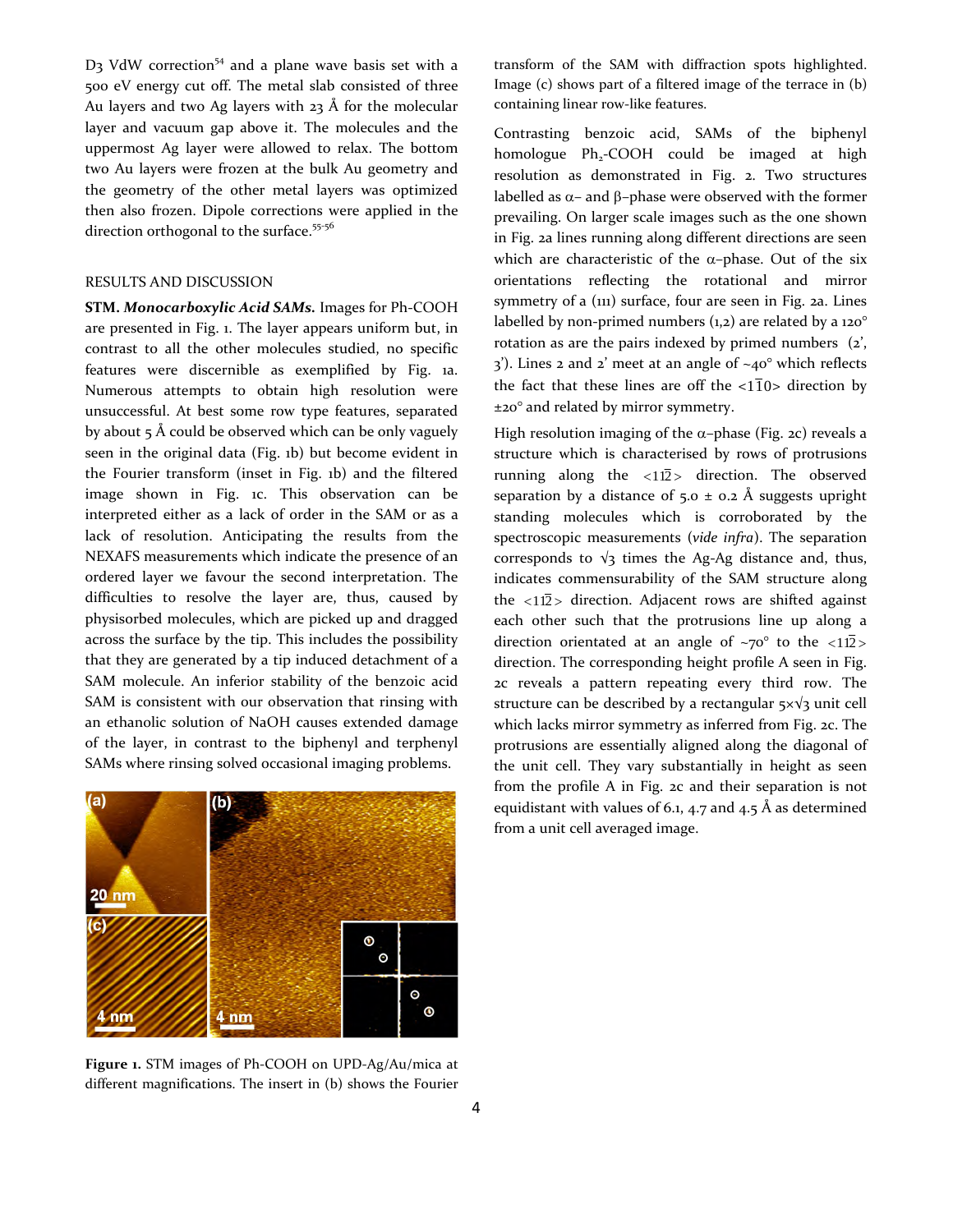

Figure 2. STM images of Ph<sub>2</sub>-COOH on UPD-Ag/Au/mica. (a) Large scale image with differently orientated domains of the α-phase indicated by dotted lines. (b) Image showing coexistence of  $\alpha$  and  $\beta$  phases. Phase boundaries are marked by dashed lines. Arrows highlight rows of bright protrusions. Unit cells differing in size are marked by rectangles. (c) High resolution image of the  $\alpha$  structure with a domain boundary marked by the arrow. Dashed rectangle indicates unit cell. Height profiles are along lines A and B. The position of the domain boundary in profile B is indicated by the gray shaded area. (d) High resolution image of the β-phase. Protrusions across the two unit cells are marked by solid circles. Height profiles are along lines C-E. Solid circles in profiles D and E mark positions of protrusions as seen in image. Dashed line in profiles D and E marks the position of the arrow in (d).

The origin of the bright lines seen in Fig. 2a, which indicate the orientation of domains becomes clear looking at Fig. 2c which shows two domains shifted against each other as illustrated by the line profile B exhibiting different heights on either side of the domain boundary. The domain boundary itself is characterised by a double row of bright protrusions running  $20^{\circ}$  off the  $\langle 1 \overline{1}$  o>

direction. This agrees with the line features highlighted in Fig. 2a.

The less abundant  $\beta$ -phase, seen in Fig. 2b adjacent to the  $\alpha$ -phase, exhibits a more complex structure. Highlighted by white arrows, rows of bright protrusions separated by 1 nm run along the  $\langle 112 \rangle$  direction. A closer look reveals that these alternate with protrusions of lower height as inferred from the high magnification image (Fig. 2d) and the corresponding height profile C. Commensurability along the  $\langle 112 \rangle$  direction is a common feature of the two phases which otherwise differ substantially. One difference is that the  $\beta$ -phase does not exhibit a significant shift between adjacent rows. Another one is the different periodicity along the  $\langle 1 \overline{1} 0 \rangle$  direction which, furthermore, cannot be described by a single unit cell vector. The rows marked by the white arrows in Fig. 2b are separated by either  $23.4\pm0.6$  Å or  $37.2\pm0.6$  Å which corresponds to 8 and 13 times the Ag-Ag distance. The occurrence of two periodicities and their large values indicate that the structure along the  $\langle 1|1 \rangle$  direction is not fully commensurate. This is also reflected in the arrangement of the protrusions which is less regular compared to the  $\alpha$ -phase. Marking all protrusions within the two unit cells yields a rather irregular arrangement as seen from the ensemble of solid circles in Fig. 2d. This becomes even more clear looking at the height profiles D and E which are shown together with the positions of the protrusions taken from Fig. 2d.

From the features and dimensions observed in the STM images, the models depicted in Fig. 3 are suggested for the two phases. The protrusions appearing bright in the STM images and marking the corners of the unit cell are represented by the dark blue circles. The  $\alpha$ -phase is described by a ( $5 \times \sqrt{3}$ ) structure unit cell with 3 molecules per unit cell, which yields a molecular footprint of  $24 \text{ Å}^2$  $(4.17 \times 10^{14} \text{ molecules/cm}^2)$ . For the more complex  $\beta$ -phase we provide two structures according to the different distances seen between the rows of bright protrusions. One can be described by a rectangular  $(8\times2\sqrt{3})$  unit cell containing 10 molecules which gives 23  $\AA^2$ /molecule. The larger unit cell is consistent with a  $(13\times2\sqrt{3})$  structure. With 16 molecules per unit cell this gives an area of 23.4  $\AA^2$ /molecule. A noticeable feature of this larger unit cell is a gap between the protrusions, located about half way along the long axis and not seen in the other structures. The molecular density of all three structures is within 5%. Interestingly the more abundant  $\alpha$ -phase is slightly less dense than the  $\beta$ -phase. We stress at this point that there is no experimental information on the adsorption sites of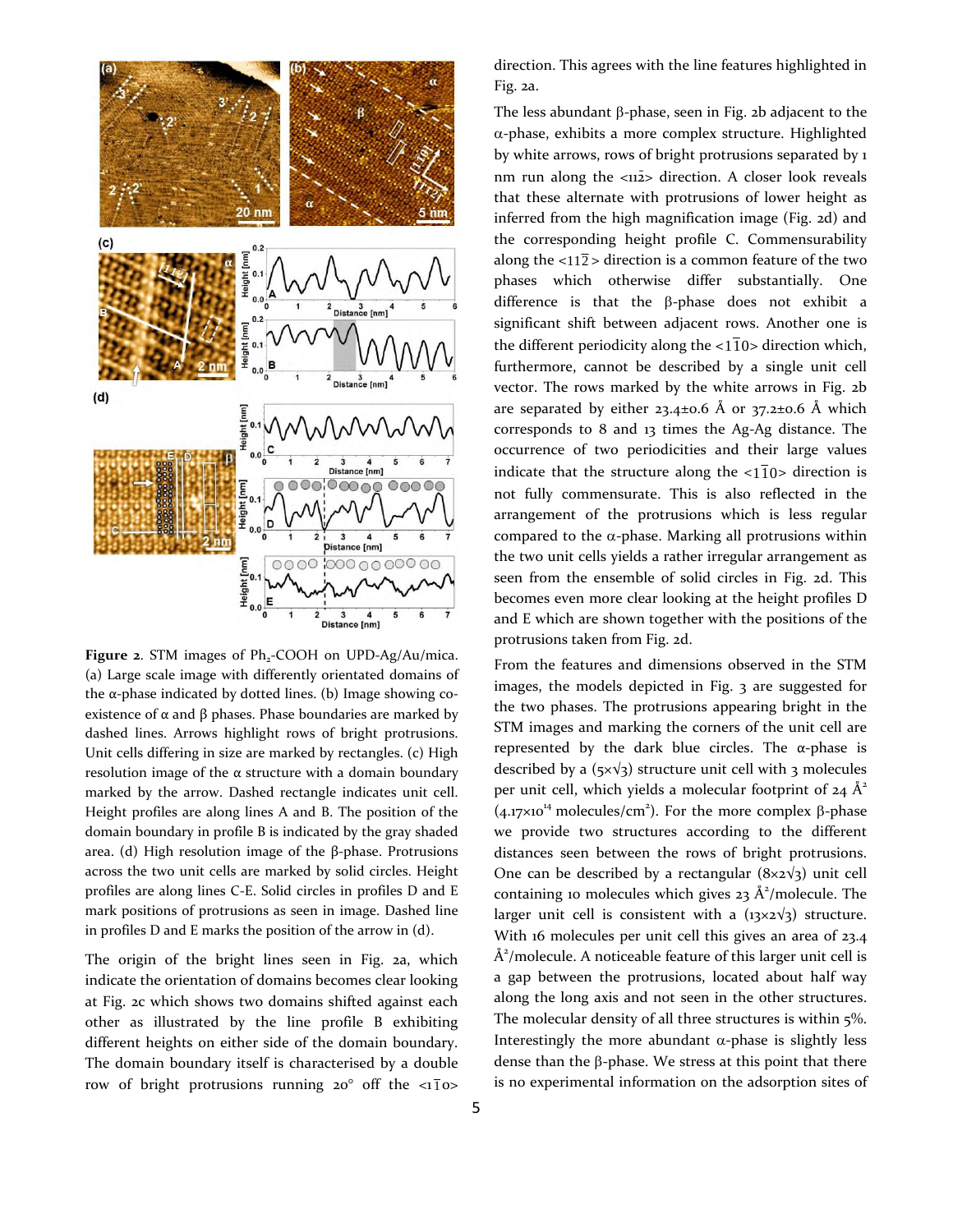the molecules and, thus, the substrate lattice should only be taken as reference for the registry of the SAM with the Ag surface. The issue of adsorption sites will be addressed below in the context of the DFT calculations.



**Figure 3**. Models based on the STM data showing the arrangement of the Ph<sub>2</sub>-COOH molecules in the α-phase and the two observed unit cells of the  $β$ -phase.

The SAM formed by  $Ph_3$ -COOH is shown in Figure 4. The dimensions and the unit cell for this SAM match the αstructure observed for Ph<sub>2</sub>-COOH. Accordingly, as shown in Fig. 4b and 4c, mirror domains are present in addition to the three rotational domains as seen in Fig. 4a. In Fig. 4c the two mirror symmetric ( $5 \times \sqrt{3}$ ) rectangular unit cells containing 3 molecules are highlighted. Notably, for this larger molecule only one structure is observed indicating a shift in the balance between intermolecular and molecule-substrate interactions.

While there is an overall excellent crystallinity of the SAM, we also observed small patches or molecular sized spots of lower tunneling contrast like those seen in Figs. 4a and 4b. We assign these to impurities consistent with the fact that the layer quality for most of the compounds studied improves pronouncedly upon recrystallisation of the substances. In addition to the periodic height modulation of the molecular lattice, there is another modulation which does not exhibit a particular pattern as most clearly seen in Figs. 4b and 4d. We interpret this as a stress phenomenon similar to what has been observed for biphenyl-alkane thiols on Au.<sup>57</sup> Contrasting the case where aromatic thiols without alkane spacer form rather poorly ordered layers due to the substantial corrugation of the Au-S interaction potential which does not fit to the optimal molecular lattice, $5^8$  the weaker interaction between Ag and the carboxylate moiety seems to allow for a mismatch, thus, enabling a high crystallinity.



Figure 4. STM images showing the structure of Ph<sub>3</sub>-COOH on UPD-Ag/Au/mica. (a) Large scale image showing orientational domains with boundaries indicated by dotted lines. (b) Molecular resolution image showing multiple defects in the SAM. Dotted line marks boundary between mirror domains. (c) Enlarged image of the section enclosed by the dotted rectangle in (b) with mirror symmetric ( $5 \times \sqrt{3}$ ) unit cells marked by the black rectangles. (d) Molecular resolution image with the Fourier transform (insert) and the unit cell highlighted by the white rectangle. Height profiles along lines A and B show the intermolecular distances.

*Dicarboxylic acid SAMs***.** STM data for Ph-(COOH)<sub>2</sub> and  $Ph_2$ -(COOH)<sub>2</sub> show that both dicarboxylic acid monolayers form highly crystalline SAMs. Notably, terephthalic acid SAMs as shown in Fig. 5 are routinely imaged down to molecular resolution which is in pronounced contrast to the difficulties encountered for benzoic acid presented in Fig. 1. On a large scale (Fig. 5a) six orientational domains are discernible which, as more clearly seen at higher magnification (inset of Fig. 5a), exhibit a row structure. Evaluation of the high resolution image shown in Fig. 5b yields  $4.1 \pm 0.3$  Å for the separation of the protrusions along the rows (profile A) which is a value comparable to the  $π$ -π stacking distances observed for the sandwich configuration of benzene.<sup>59</sup> Along the B direction the protrusion are separated by  $6.7 \pm 0.5$  Å. As indicated in Fig. 5b and evidenced in Fig. S1 which shows the SAM at a substrate step the rows are rotated by about  $\pm$ 10° against the <112> direction, thus, explaining the occurrence of six domains. Line B runs  $\sim$ 5° off the <1 $\overline{1}0$ > direction. It is noted that the very regular arrangement of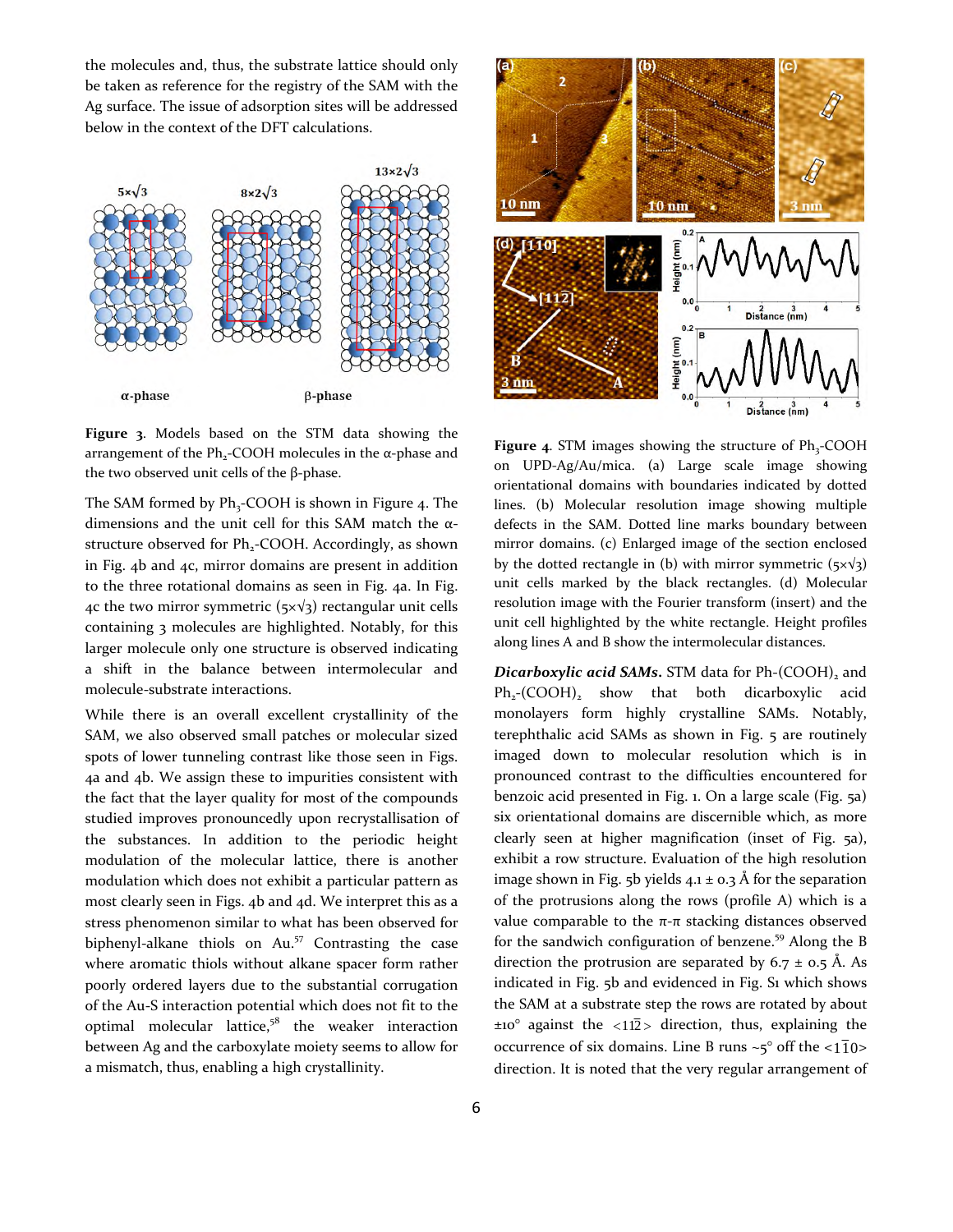the protrusions does not reveal any sign of pairing of rows or protrusions as observed for this molecule on  $TiO_2$ <sup>26, 60-</sup>  $61$  or Cu(100).<sup>27</sup>



Figure 5. STM images of Ph-(COOH)<sub>2</sub> on UPD-Ag/Au/mica. (a) All 6 domain orientations are shown, with lines labelled 1- 3 and 1'-3' indicating rotational and mirror domains. Inset: Two rotational domains detailing the row structure. (b) Molecular resolution image of the SAM with the Fourier transform in the insert and lines marking the height profiles shown. Dashed parallelogram shows unit cell presented in Fig. 6.

STM imaging of the  $Ph_2$ -(COOH)<sub>2</sub> SAMs reveals an analogous picture as documented in Fig. S<sub>2</sub>. Exhibiting the same molecular packing as terephthalic acid the only observable difference is that the domain boundaries of  $Ph<sub>2</sub>(COOH)$ , do not appear as sharply defined as in the case of Ph-(COOH)<sub>2</sub> which we ascribe to a higher level of impurities present in the substance.



**Figure 6**. Model based on the intermolecular distances and angles measured from the STM data for the dicarboxylic acid SAMs showing the  $\begin{pmatrix} 11 & -4 \\ -1 & 12 \end{pmatrix}$  $\begin{pmatrix} 11 & 7 \\ -1 & 12 \end{pmatrix}$  unit cell. The unit cell vectors of the substrate  $(a_s)$  and adsorbate  $(a_o$  and  $b_o)$  are indicated.

Combining all of the information on the dicarboxylic acids, the structure depicted in Fig. 6 is suggested. We note that with the limited precision of the STM data it is not possible to unequivocally pin down the unit cell and decide whether the structure is commensurate or not. The suggested unit cell represents a commensurate structure with the smallest size compatible with the angles and distances measured. However, even this weakly commensurate one is of substantial size, well exceeding what has been reported so far for SAMs of oligophenylene based thiols or selenols.62,63 The unit cell is described by a  $\begin{pmatrix} 11 & -4 \\ -1 & 12 \end{pmatrix}$  $\begin{pmatrix} 11 & 4 \\ -1 & 12 \end{pmatrix}$  matrix and contains 35 molecules. The lengths of the unit cell vectors are  $a_0 = \sqrt{93}$  and  $b_0 = \sqrt{133}$  times the Ag-Ag distance of 2.89 Å. Orientated at angles of  $\beta = 4.5^{\circ}$  and  $\gamma = 9^{\circ}$  with respect to the  $\langle 112 \rangle$  and  $\langle 110 \rangle$  directions, thus, forming an angle of  $\alpha = 85.5^{\circ}$ , these unit cell vectors are in very good agreement with the dimensions observed. The area of this unit cell amounts to 925.3  $\AA^2$ , thus yielding an area per molecule of  $26.5 \text{ Å}^2$  which is ~10% larger compared to the monocarboxylic acids. This unit cell is the one shown in Figs. 5b and Fig. S2c. An interesting point and difference to both the SAMs of monocarboxylic acids presented above and SAMs of oligophenylene thiols<sup>57, 62, 64</sup> is the lack of contrast variation of the protrusions. For example, the  $Ph<sub>2</sub>-COOH$  SAM exhibits a pronounced variation in the apparent height of the protrusions of up to  $0.5$  Å (Fig. 2d) which is not seen for  $Ph_2$ -(COOH)<sub>2</sub>. This is somewhat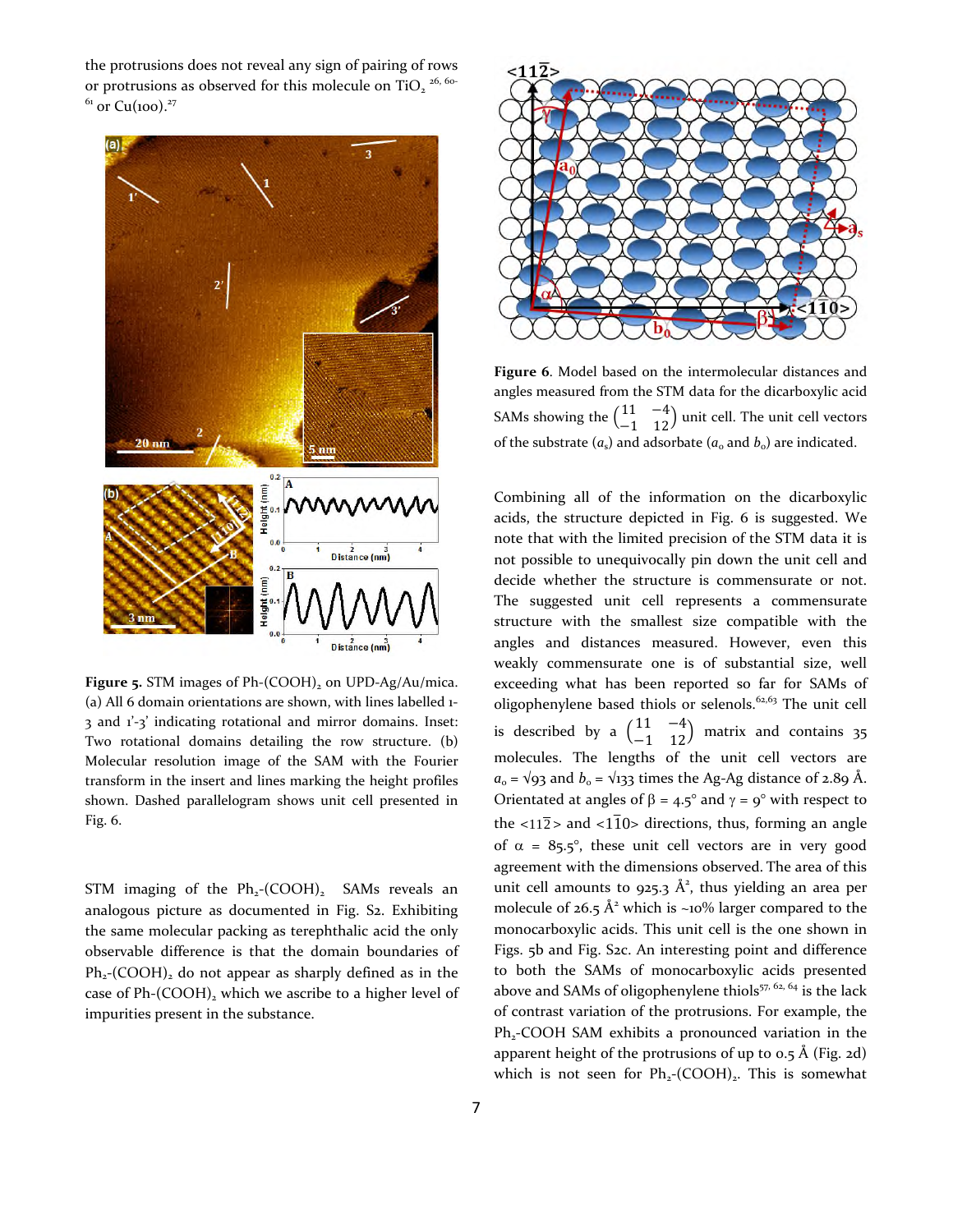surprising considering, looking at Fig. 6, that there has to be a variation in the adsorption sites within the unit cell.



**Figure 7.** C 1s XP spectra of each of the SAMs on UPD-Ag/Au acquired at photon energies of 350 eV (left) and 580 eV (right). Components for the aromatic carbons (purple and orange), the carboxylate carbons (green) and the carboxylic acid carbons (pink) have been fitted. The blue scatter plots represent the original spectra. Intensities are normalised to the signal maximum of the main peak.

**XPS.** The C is and the O is XP spectra for all 5 of these monolayers are compiled in Figure 7 and Figure 8, respectively. The C 1s spectra have been decomposed into components characteristic of emissions from COOH  $(-288.5 \text{ eV})$ , COO  $(-287 \text{ eV})$  and the aromatic ring carbons  $(284-284.5 \text{ eV})^{24, 35\cdot37, 65\cdot66}$  Following previous work on SAMs of molecules featuring an isophthalic acid moiety, all spectra were fitted with one component for each signal with the exception of the main emission, which has an additional small component located at  $\sim$ 285.2 eV with an area of 2-6 % of the main peak.<sup>35-38</sup> The origin of this small feature is not fully clear. On the one

hand it is consistent with a residual carbonaceous impurity present after the preparation of the substrate. This is suggested by a comparison of the SAM spectra with the XP spectrum of a substrate prior to film formation (Fig.  $S_3$ ) which peaks at this energy. On the other hand it could also be a genuine feature of the aromatic system as discussed for aromatic thiol SAMs.<sup>67</sup>

For the monocarboxylic acid species, C 1s signals are present corresponding to the aromatic carbons and the carboxylate moiety. No signal is detected in the range of the free carboxylic acid, thus, contrasting the dicarboxylic acids which show peaks of both the carboxylate and free carboxylic acid moieties. In accordance with the dense packing seen in the STM images, we conclude that the molecules in all monolayers are bound to the silver through a carboxylate-metal bond and adopt an upright geometry. Hence, in the case of the monocarboxylic acids, the outer surface of the SAM is formed by an aromatic ring and whereas in the case of the dicarboxylic acids it is COOH.

Comparison of the spectra acquired with a photon energy of 350 eV and those acquired at 580 eV provides additional information on the monolayer structure since the escape depth of the photoelectrons is significantly larger for the higher photon energy. This means that the groups buried at the metal-organic interface have an increased contribution when using higher photon energies.<sup>37</sup> Looking at the spectra in Figure 7, for all SAMs the intensity of the carboxylate signal relative to the main carbon peak increases on going from 350 eV to 580 eV, which is another indication that the carboxylate is located at the SAM-substrate interface. Furthermore, in the case of the dicarboxylic acids the COOH/COO- signal ratio decreases with increasing photon energy. The corresponding numbers are compiled in Table S1.

Analysis of the O 1s XP spectra for the monolayers of Ph-COOH,  $Ph_2$ -COOH and  $Ph_3$ -COOH presented in Fig. 8 is straightforward as only one signal is present, representing the carboxylate oxygens  $(-530.4 \text{ eV})$ . For Ph-(COOH)<sub>2</sub> and  $Ph_2$ -(COOH)<sub>2</sub>, the spectra can be decomposed into three components corresponding to  $COO^-$  (~530.6 eV), C=O (~531.5 eV) and C-OH (~533.5 eV).<sup>37, 65, 68</sup> When fitting the spectra for the dicarboxylic acids, the hydroxyl and carbonyl oxygens of the free carboxylic acid group were set to a stoichiometric ratio of 1. This assumes that other oxygen species originating from the substrate preparation are displaced upon SAM formation. Comparing spectra of the monocarboxylic acid SAMs with the spectrum of the substrate (Fig.  $S_3$ ) this assumption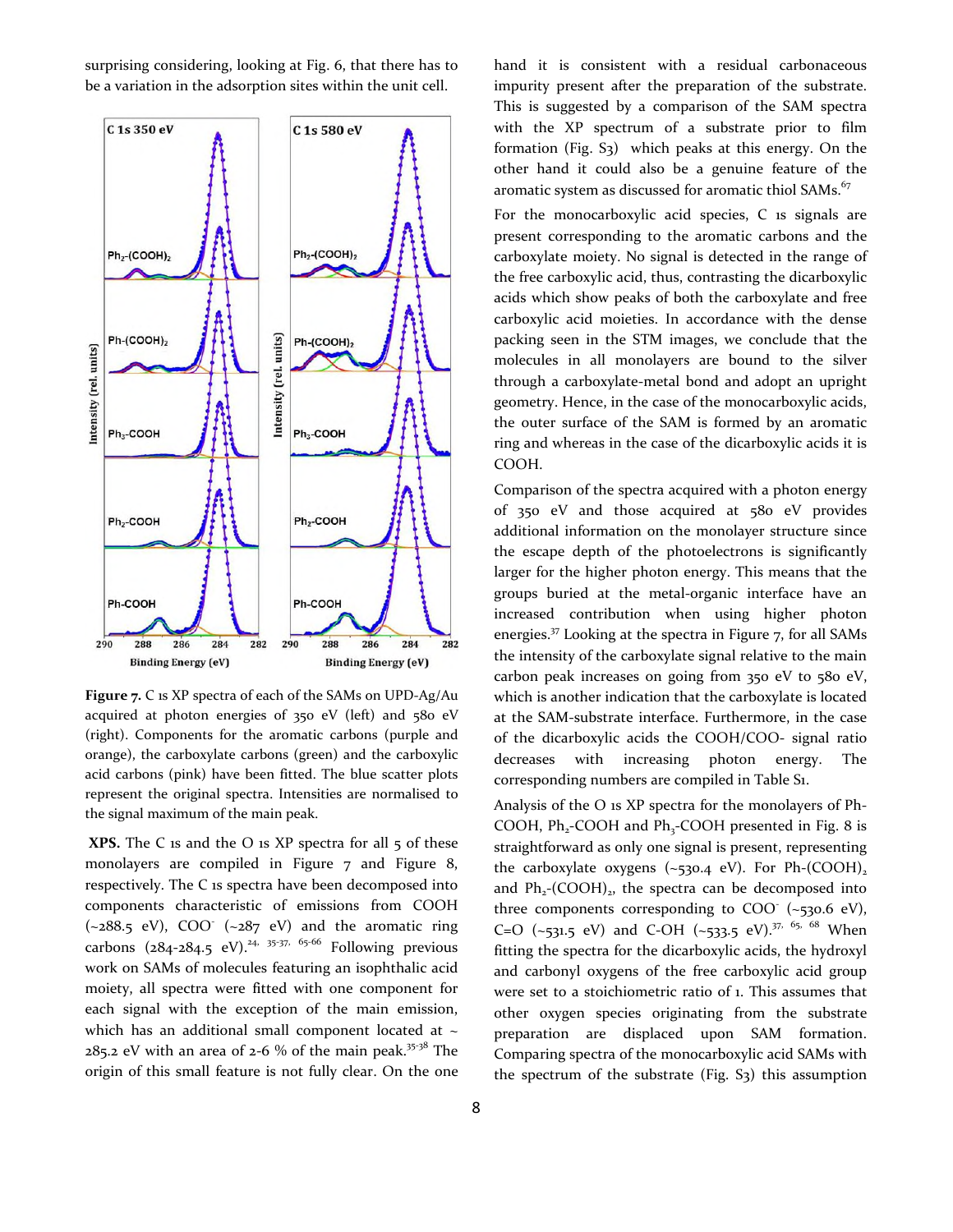seems justified as the features with a binding energy above 523 eV seen in the native substrate are absent in the SAM spectra.



**Figure 8**. O 1s XP spectra for each SAM on UPD-Ag/Au/mica acquired with a photon energy of 580 eV. Components for the carboxylate oxygens (red), the carbonyl oxygens (green) and the hydroxyl oxygens (purple) have been fitted. The blue scatter plots represent the original spectra.

The O 1s spectra further substantiate the conclusions drawn from the C 1s data. The absence of any signals for hydroxyl or carbonyl oxygens in the spectra for the monocarboxylic acids fits the model of a metalcarboxylate binding motif with no free carboxylic acid present. Also, the intensity of the carboxylate signal

decreases successively with increasing length of the molecules which is reflected by the decreasing signal to noise ratio at going from Ph-COOH to Ph<sub>2</sub>-COOH and to  $Ph_3$ -COOH.

In the case of the dicarboxylic acids, there are signals corresponding to both carboxylate and free carboxylic acid groups. The strong attenuation of the carboxylate signal for the SAM of the longer  $Ph<sub>2</sub>$ -(COOH)<sub>2</sub> molecule compared to  $Ph-(COOH)_2$  is another manifestation of the carboxylate being buried at the metal-organic interface.

**NEXAFS spectroscopy.** The C K-edge and O K-edge NEXAFS data for the series of mono and dicarboxylic acids are presented in Fig. 9. On the left, the spectra acquired at an incident angle of the primary X-ray beam 55° are shown. At this "magic angle" of incident radiation, the spectra contain purely electronic structure information about the monolayer, with no contribution from the effects of molecular orientation.<sup>47</sup> The panels on the right show the difference spectra obtained from subtracting the spectra obtained at grazing incidence (20°) of the X-ray radiation from those obtained at normal incidence (90°). These panels reveal information on the orientation of the molecular orbitals and, consequently, the molecules.

The most pronounced resonances in the NEXAFS spectra have been assigned on the basis of literature data.<sup>47, 69</sup> For the C K-edge, all spectra contain a dominant resonance from transitions into the  $\pi^*$  orbital of the phenyl rings at 285.0 eV  $(\pi^*_{\text{Ph}})$  and into the  $\pi^*$  orbital of the COOH/COO-groups at ~288.5 eV ( $\pi$ <sup>\*</sup>coo<sub>H</sub>).

A splitting of the  $\pi^*_{Ph}$  resonance associated with the additional COOH substitution $52$  is clearly seen in the spectra of the  $Ph_2$ -(COOH)<sub>2</sub> and especially  $Ph$ -(COOH)<sub>2</sub> SAMs. The  $\pi$ <sup>\*</sup>coo<sub>H</sub> resonance is hardly perceptible in the spectra of the  $Ph_2$ -COOH and  $Ph_3$ -COOH SAMs due to the attenuation of the respective signal, supporting once more the well-defined character of these monolayers. The O K-edge spectra are dominated by the  $\pi^*$ <sub>COOH</sub> resonance at 532.3 eV, accompanied by an additional feature at ~544 eV related to the transition into  $\sigma^*$  orbital.<sup>37, 69</sup>

In all cases, the difference spectra exhibit a prominent linear dichroism, indicating a high level of orientational order within the SAMs. The signs of the characteristic peaks in the difference spectra of all monolayers suggest, in accordance with the orientations of the respective  $\pi^*$ and  $\sigma^*$  orbitals, that the molecules have an upright orientation. This conclusion is consistent with the STM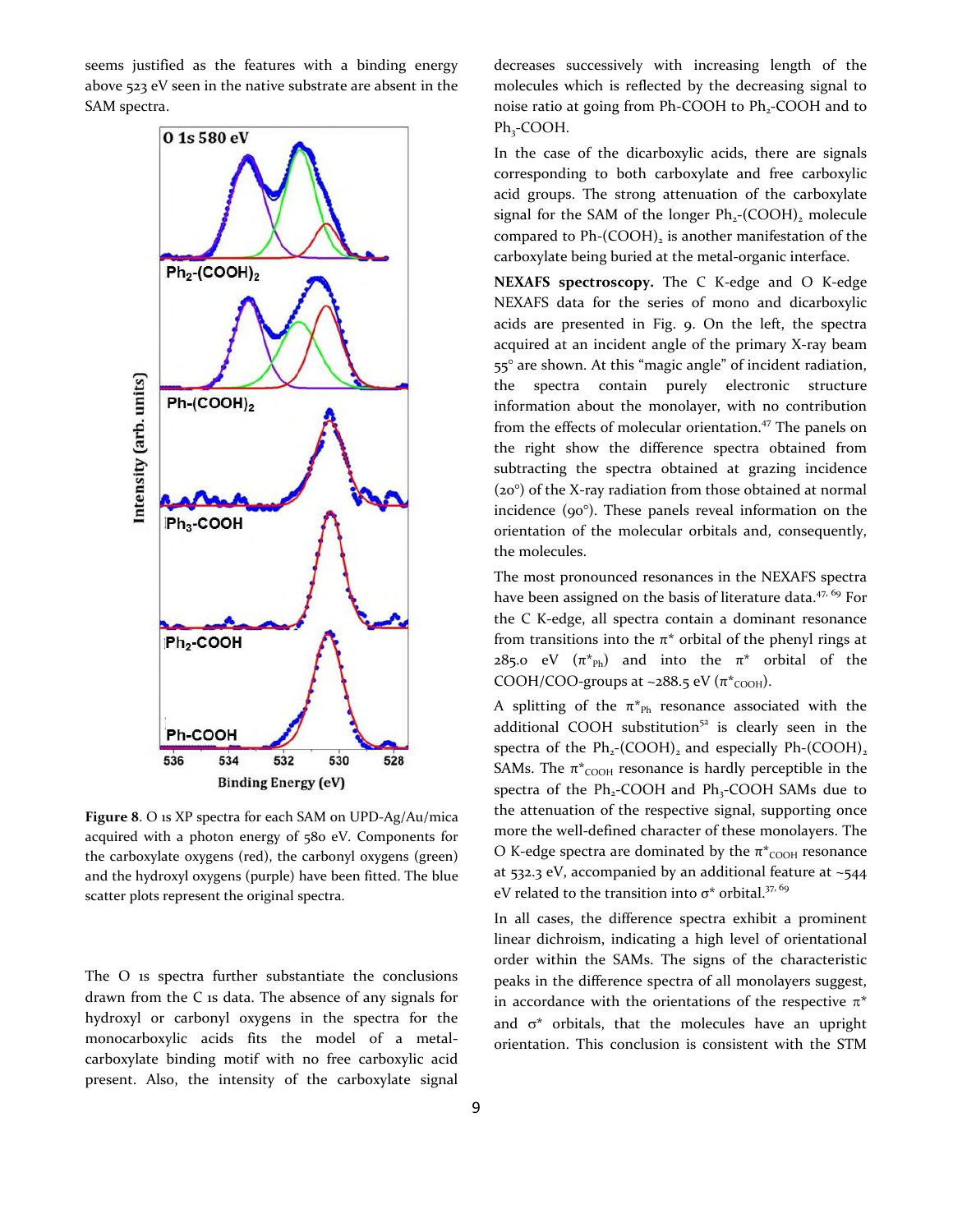

**Figure 9**. C (top) and O (bottom) K-edge NEXAFS spectra of each SAM on UPD-Ag/Au/mica. Left panels: spectra acquired at an X-ray incidence angle of 55°. Right panels: difference spectra resulting from subtracting the spectra acquired at an X-ray incidence angle of 20° from those acquired at 90°. The most prominent resonances are assigned. The dashed lines in the difference spectra correspond to zero.

where the distances between protrusions are not compatible with a flat-lying arrangement. Notably, there is no substantial difference in the dichroism between SAMs of Ph-COOH and the other molecules. Together with the observation that only carboxylate but no carboxylic acid peaks are seen in the XPS, this indicates that also the Ph-COOH SAM is well ordered. Hence it is concluded that the lack of resolution when investigating the surface with STM (Fig. 1) is not a sign of disorder but relates to the imaging process.

**Table 1.** NEXAFS derived orientation of  $\pi^*$  orbitals of the phenyl rings and carboxylic acid groups for the SAMs on Ag modified Au/mica. Error margins are  $\sim \pm 3^\circ$  and  $\sim \pm 5^\circ$  for the C K-edge and O K-edge, respectively.

|                             | Tilt angle $\rho$ [°] |            |              |  |  |  |
|-----------------------------|-----------------------|------------|--------------|--|--|--|
|                             | Ring                  | COOH/COO   |              |  |  |  |
|                             | (C K-edge)            | (C K-edge) | $(O K-edge)$ |  |  |  |
| Ph-COOH                     | 69                    | 69         | 64           |  |  |  |
| Ph <sub>2</sub> -COOH       | 81                    | 70         | 65           |  |  |  |
| $Ph_3$ -COOH                | 80                    | 73         | 65           |  |  |  |
| $Ph-(COOH)_{2}$             | 65                    | 64         | 65           |  |  |  |
| $Ph_2$ -(COOH) <sub>2</sub> | 71                    | 67         | 66           |  |  |  |
|                             |                       |            |              |  |  |  |

The quantitative evaluation of the NEXAFS data yields the orientation of the transition dipole moments (TDMs) of the  $\pi^*$  resonances which, as illustrated in Fig. 10, is given by the angle  $\rho$  between the  $\mu$  vectors and the z-axis. Comparison of the values which are compiled in Table 1 reveals two points. Firstly, the values for the COOH/COO<sup>-</sup> resonances at the C and O K-edges are, within the experimental error, identical for all compounds. Secondly, there are two sets of values for the orientation of the TDMs of the aromatic moieties. The dicarboxylic acids and benzoic acid (set I) exhibit, to a first approximation, the same orientation of the TDMs for both the aromatic rings and the carboxylic acid groups. In contrast, the  $\rho$ -values for the biphenyl and terphenyl moieties of the monocarboxylic acids (set II) are larger by about 10°-15° whereas the values for the carboxylic acid groups is the same as for set I. Postponing a detailed discussion of the variation in the  $\rho$  values to the section of the DFT calculations we note at this point that the experimentally determined values represent average values from different molecules which might be in conformationally different states. It should also be recalled that due to the significant attenuation of the electron yield signal from buried moieties the tabulated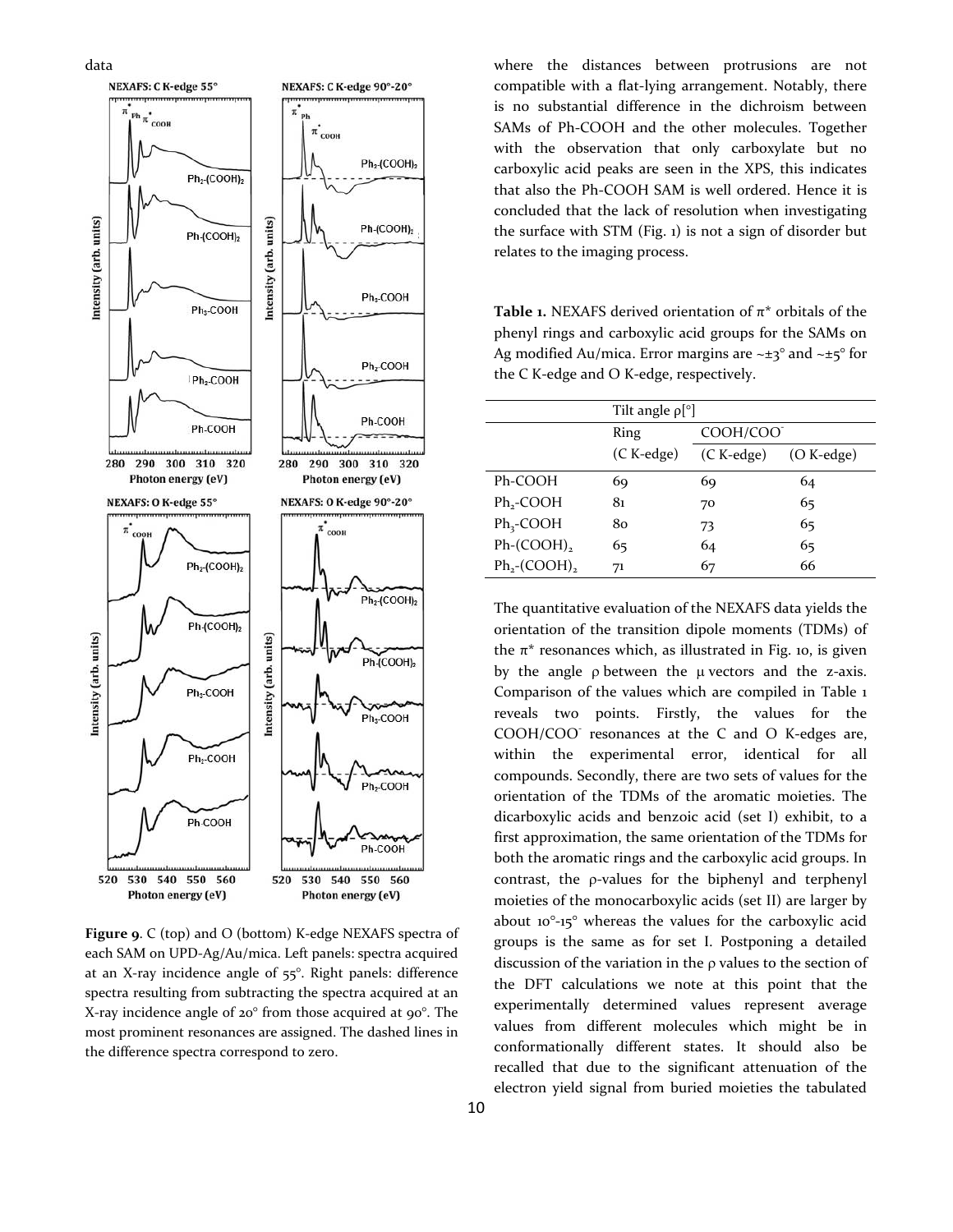values represent a weighted average. In particular, from phenyl to terphenyl there is a gradient in the contributions of the different rings to  $\pi^*_{\text{Ph}}$  resonance. In the case of the dicarboxylic acids the anchoring carboxylate groups at the SAM-substrate interface contribute progressively less to the  $\pi^*$ <sub>COOH</sub> resonance than the carboxylic acid group at the SAM-ambient interface when going from phenyl to biphenyl. Another consequence of the molecule dependent attenuation is that for the monocarboxylic acids,



**Figure 10.** Definition of angles which correlate the orientation of the transition dipole moments  $\mu_i^R$ , expressed by angle  $P_i^{\mathcal{R}}$ , with the orientation of the molecules defined by the tilt angle  $\phi$  of the molecular axis (z') and twist angles  $S_i^R$ of the individual moieties.  $\mathcal{S}_i^R = 0$  if the plane of the moiety is orthogonal to the z,z' plane. The x,y-plane defines the surface.

especially for the Ph<sub>3</sub>-COOH and Ph<sub>3</sub>-COOH films, the precision of the values for the carboxylate moiety is limited as, in particular, suggested by the differences in the values determined for the C and O K-edges.

**DFT Calculations.** Ph<sub>2</sub>-COOH and Ph<sub>2</sub>-(COOH), SAMs were modelled as for these two monolayers a complete set

of spectroscopic and molecularly resolved microscopic data is available. A major point was to gain insight into the possible role of hydrogen bonding between COOH groups. Exhibiting a pronounced configurational flexibility<sup>70</sup> its influence on the molecular arrangement has been studied for terephthalic acid on  $TiO<sub>2</sub>$ .<sup>59</sup> Compared to SAMs of trimesic  $\arctan 37$  and biphenyltricarboxylic acid<sup>38</sup> on Ag for which COOH based intermolecular interactions were identified as a crucial structure determining element, the orientation of the COOH groups and, thus, options for intermolecular interactions are substantially different for the SAMs presented here. Given the conformational and orientational degrees of freedom of the molecules as detailed in Fig. 10, another point of interest was how the arrangements of the phenyl and carboxylic moieties map onto the experimentally determined ensemble averaged value for the respective TDMs.

At this point it is appropriate to stress the limitations of the approach taken here. Firstly, compromises in the size and shape of the unit cells had to be made to limit the computational effort. Secondly, the choice of the starting geometries involved some arbitrariness. The main point was to place the molecules such that the carboxylate adopts a symmetric bidentate geometry in agreement with the XPS data and, lacking experimental information for Ag, choosing on-top sites in analogy to carboxylic acids on  $Cu^{71}$ . Conducting geometry optimisations from different starting structures, with the carboxylic oxygen atoms on top, bridge or hollow sites, and different twist angles for the phenyl rings and carboxylic acid groups, we observed that variations of the starting geometries could produce stable structures very close in energy but notable differences in the molecular orientation and conformation which is in line with our observation of coexisting phases for  $Ph_2$ -COOH (see Fig. 2). Given the complexity of the potential energy surface and the number of degrees of freedom, however, we do not claim to have covered all possible conformations. Since a more systematic exploration of the configurational landscape of the SAMs was well beyond the scope of the work presented here, the results and discussion presented here should be understood as rather an illustration of some general features of these SAMs than an exact quantitative description of the systems.

For the Ph<sub>2</sub>-COOH SAM, the structure of the  $\alpha$ -phase was chosen. It is the dominating phase seen in the STM experiments and described by a well defined ( $5\times\sqrt{3}$ ) unit cell containing three molecules, in contrast to the  $\beta$ -phase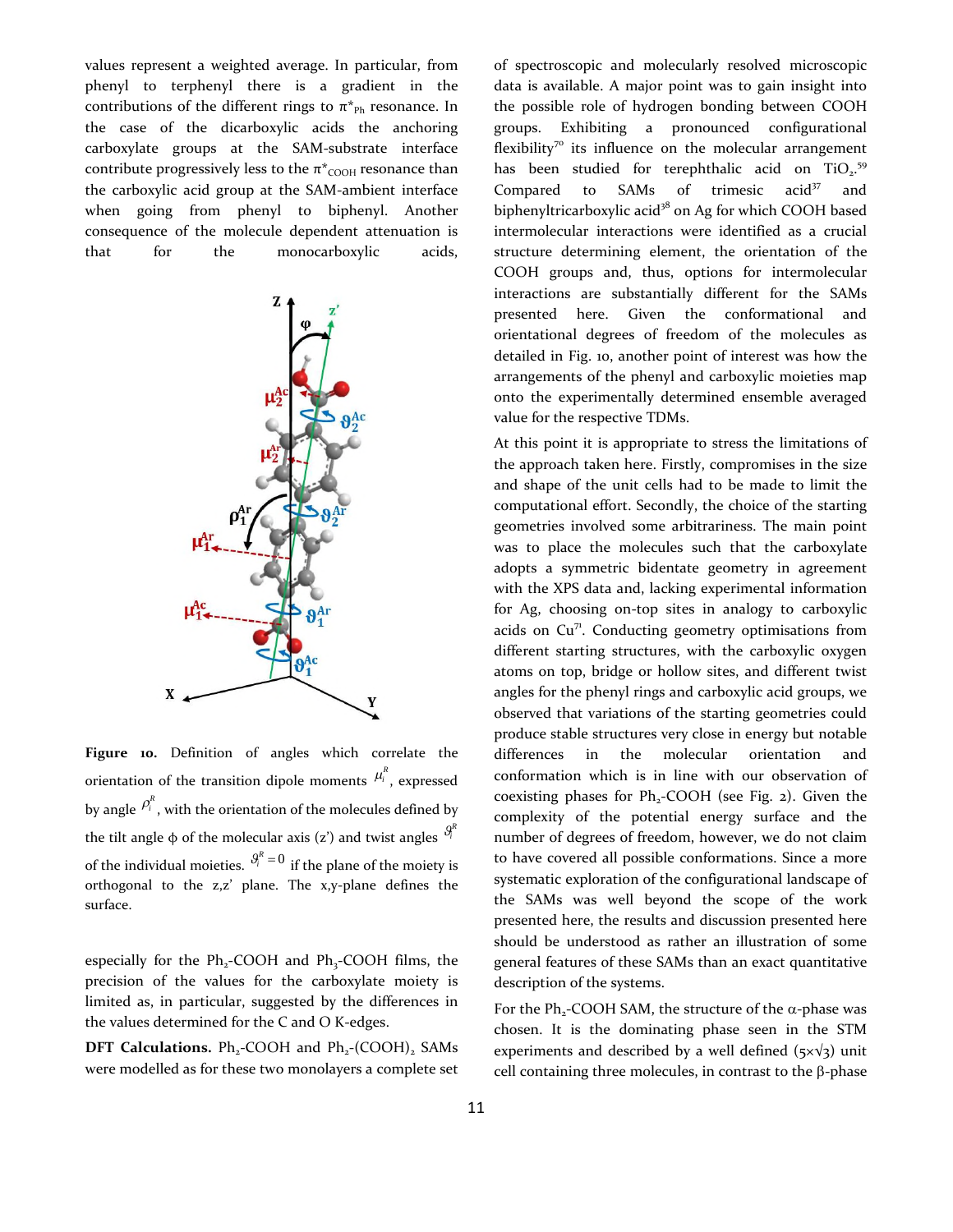for which a coexistence of differently sized unit cells was observed (see Fig. 3). The structure resulting from the DFT calculations is shown in Fig. 11 which, for better visualization, displays the SAM in sections of different fragments of the molecules. The geometry optimisation started from the configuration shown in the inset which was chosen based on the pattern seen in STM, assuming an on-top bidentate geometry and using the conformation of the molecule obtained from gas phase calculations of the isolated molecule.

The geometry optimisation resulted in a significant restructuring. The molecules, arranged in rows aligned with the  $\langle 112 \rangle$  directions of the Ag substrate differ from the initial configuration both in their adsorption geometry and conformation of the biphenyl units. As seen from the rightmost section of Fig. 11 the carboxylate moieties

adopt three different adsorption geometries. One is a rather symmetric bidentate (row  $1$ ), the second one  $(2)$  is characterised by bridge sites whereas the third one (3)



Figure 11. Top and side views of DFT model of the Ph<sub>2</sub>-COOH SAM on a metal slab consisting of 3 layers of Au atoms (not shown) and 2 layers of Ag atoms. The  $(5 \times \sqrt{3})$  unit cell of the  $\alpha$ -phase is indicated by the yellow rectangle. The SAM is presented in different sections each displaying different fragments of the molecules as seen from the side view. In the leftmost section showing the complete molecule, the hydrogen atoms have been omitted for clarity in the top view. Also different colors have been chosen for the bottom (black) and top (yellow) benzene rings. Inset in top view shows initial adsorption geometry.

combines on-top and bridge sites. It is noted that the significant change in the adsorption geometry does not

substantially affect the molecule-substrate interaction energy. This is concluded from calculations with a unit cell containing one molecule and being sufficiently large for intermolecular interactions to be negligible. The difference in energy between the top-bridge and all-top configuration was found to be less than 1 kJ/mol which indicates that the change in adsorption sites and, thus, the film structure is driven by the intermolecular interactions. From the second section, which shows the benzoic acid fragment, it is seen that, like in the gas phase, the bottom aromatic ring is essentially coplanar with the carboxylate group. The third section, displaying the full molecule, reveals that the conformation of the biphenyl moiety deviates significantly from the one found for the gas phase. The twist between the two rings is not only different from the 40° of the isolated molecule but also pronouncedly dependent on the molecules with values of  $20^{\circ}$  (row 1),  $0^{\circ}$  (2) and  $50^{\circ}$  (3). From the calculated torsion potential (see Fig. S5) this corresponds to an increase in energy of about 3, 8 and 1.5 kJ/mol. Correspondingly, the tilt angle  $\varphi$  (see Fig. 10 for definition) is also different for



Figure 12. Top and side views of DFT model of the Ph<sub>2</sub>- $(COOH)$ <sub>2</sub> SAM on a metal slab consisting of 3 layers of Au atoms (not shown) and 2 layers of Ag atoms. The  $(2 \times \sqrt{7})$  unit cell is indicated by the yellow parallelogram. To illustrate the structure the layer is presented in different sections each displaying different fragments of the molecules as seen from the side view. In the leftmost section, which shows the complete molecule, the two benzene rings have different colors (black: bottom ring, yellow: top ring). For clarity the hydrogen atoms have also been omitted in this section.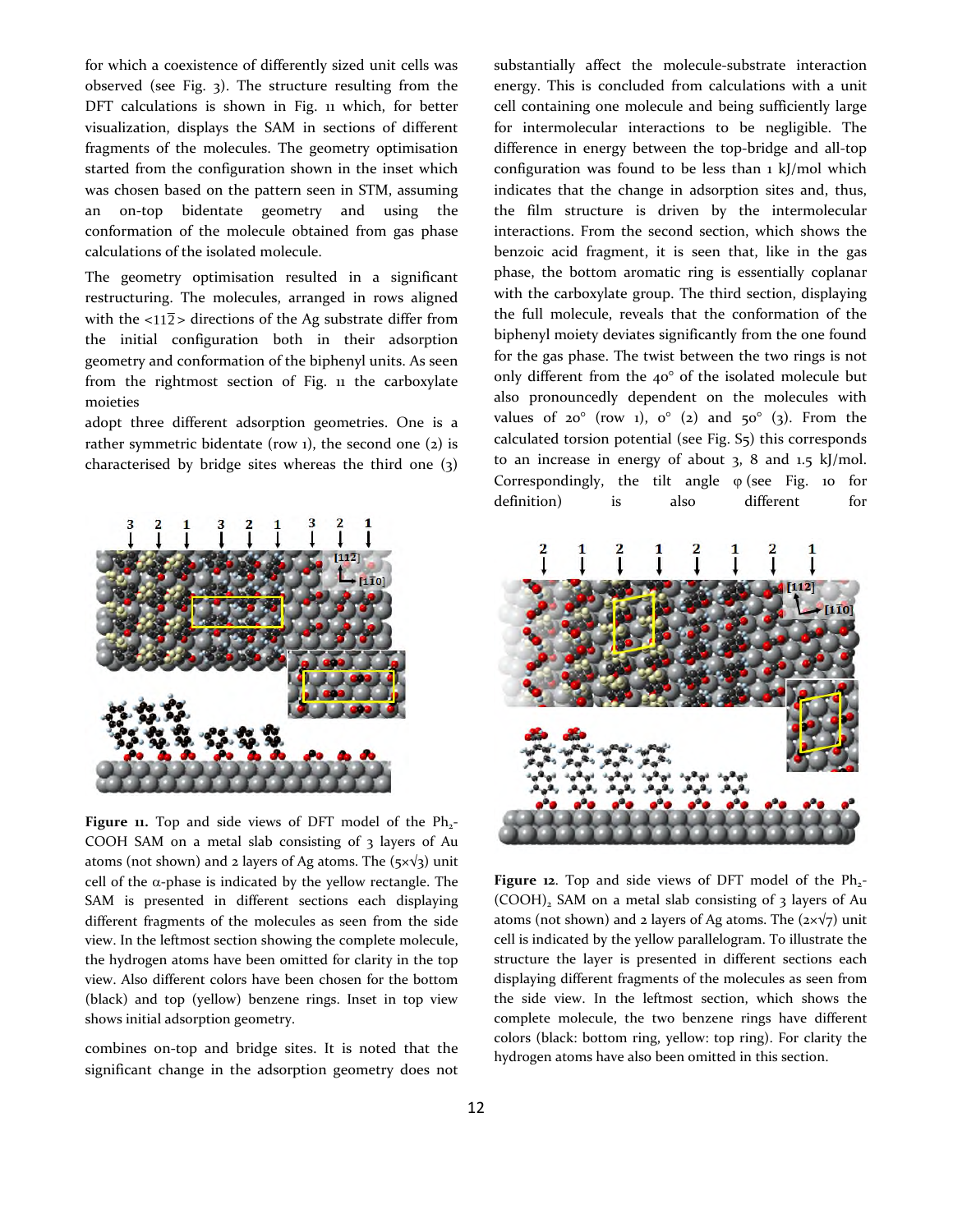the three molecules with values of the  $20^{\circ}$  (row 1),  $25^{\circ}$  (2) and  $35^{\circ}$  (3).

Contrasting the case of  $Ph_2$ -COOH where the experimentally observed unit cell could be modelled at least for the  $\alpha$ -phase, the calculations of the Ph<sub>2</sub>-(COOH)<sub>2</sub> SAM are based on a crude approximation as the unit cell chosen is quite different from the experimentally observed structure whose  $(\sqrt{93} \times \sqrt{133})$  unit cell is prohibitively large to be treated computationally. However, the dimensions along the direction where the molecules are closely spaced and, thus, H-bonding can be expected is well matching the distance observed experimentally.

The structure obtained from the calculations is depicted in Fig. 12. It is based on an oblique  $(2 \times \sqrt{7})$  unit cell containing two molecules and forming an angle of 79.1° between the unit cell vectors (compared to 85.6° of the experimentally observed structure). In contrast to the monocarboxylic acid, the carboxylate moieties of the two molecules exhibit the same adsorption geometry with both oxygen atoms in an asymmetric bridge site position. As for the monocarboxylic acid the bottom aromatic ring is essentially coplanar with the anchor moiety. The top aromatic rings of both molecules are twisted against the bottom ring by about 25°, i.e., somewhat less compared to the free molecule.

While the aromatic moieties and the head groups are arranged in an almost identical fashion in both molecules of the unit cell, a pronounced difference between them exists with respect to the terminal carboxylic acid groups. This is highlighted in row 2 of the leftmost section of Fig. 12 which shows them at enhanced contrast. They are arranged in a zig-zag fashion which means that the hydrogens point to the oxygen of the neighboring COOH group. The O…O distance of ~2.7 Å agrees well with the typical distances of hydrogen bonding found in carboxylic acids.<sup>72</sup> A consequence of the hydrogen bonded arrangement is that the COOH groups are significantly twisted against the top aromatic rings. Since these are parallel the twist angles are very different for the two COOH groups with values of  $\sim$ 135 $\degree$  and  $\sim$ 45 $\degree$ , respectively. Considering that the coplanar geometry of the COOH group and the ring is the preferred one for the isolated molecule, a torsion by the angles found for the structure depicted in Fig. 12 costs about 10 kJ/mol (see Fig S6). Even though this reduces the gain in energy by intermolecular hydrogen bonding, there is a net stabilisation of the SAM structure by the COOH groups. This agrees well with our experimental observations that terephthalic acid forms a

highly crystalline, stable SAM which can be imaged at molecular resolution (Fig. 5) whereas the benzoic acid SAM (Fig. 1) lacks the stability for high resolution imaging. Even though different from the chain like Hbonding discussed here, the structural features seen in  $STM/AFM$  images of terephthalic acid on  $TiO<sub>2</sub><sup>26, 60</sup>$  and  $Cu(100)^{27}$  have also been explained by intermolecular Hbonding. Calculations for Ph- $(COOH)$ <sub>2</sub> on TiO<sub>2</sub> yield a pairwise interaction of COOH groups which are aligned with the aromatic ring, $61$  whereas a twisted conformation was suggested for the case of Cu(100). In this context it is noted that the case discussed here and the one on Cu(100) differs from the case of 1,2,4-benzenetricarboxylic acid on  $Cu(100)^{24}$  which also involves hydrogen-bonding of a carboxylic acid moiety in an out-of-plane conformation. However, in this case the out-of-plane geometry is a consequence of sterical hindrance between adjacent COOH groups.<sup>73</sup>

Turning now to the correlation between the conformations/orientations of the molecules in the calculated structures and the orientation of the TDMs experimentally determined by NEXAFS and represented by  $\rho$ , it is seen from Fig. 10 that, for a particular moiety,  $\rho$  depends on both the tilt angle  $\varphi$  and the twist angle which leaves an ambiguity in the determination of a configuration unless differently oriented TDMs with a fixed correlation can be probed.<sup>74</sup> Furthermore, as a spatially averaging technique NEXAFS yields a  $\rho$  value for a specific TDM which is the weighted average according to

$$
<\rho^R> = \cos^{-1}\left(\frac{1}{\sum_{j=1}^M \sum_{i=1}^N g_{i,j}^R} \sum_{j=1}^M \sum_{i=1}^N g_{i,j}^R \cos \theta_{i,j}^R \sin \varphi_{i,j}^R\right)_{(1)}
$$

where the index *i* labels the individual moieties in a molecule (e.g. the two aromatic rings) and the index *j* numbers the molecules in the unit cell.  $q_{ij}$  is a weighting factor which takes into account that due to the limited escape depth of the electrons the contribution of a moiety to the total signal depends on its position within the layer. It is a relative number quantifying how much the signal from a more buried moiety is attenuated compared the one attenuated least (e.g. COO<sup>-</sup> vs COOH).

Calculating the twist and tilt angles  $9$  and  $\varphi$  from the atomic coordinates as outlined in the Supporting Information, the  $\rho$  values are compiled in Table 2 for i) the individual moieties, ii) the average of one molecule (where applicable) and iii) the average over all molecules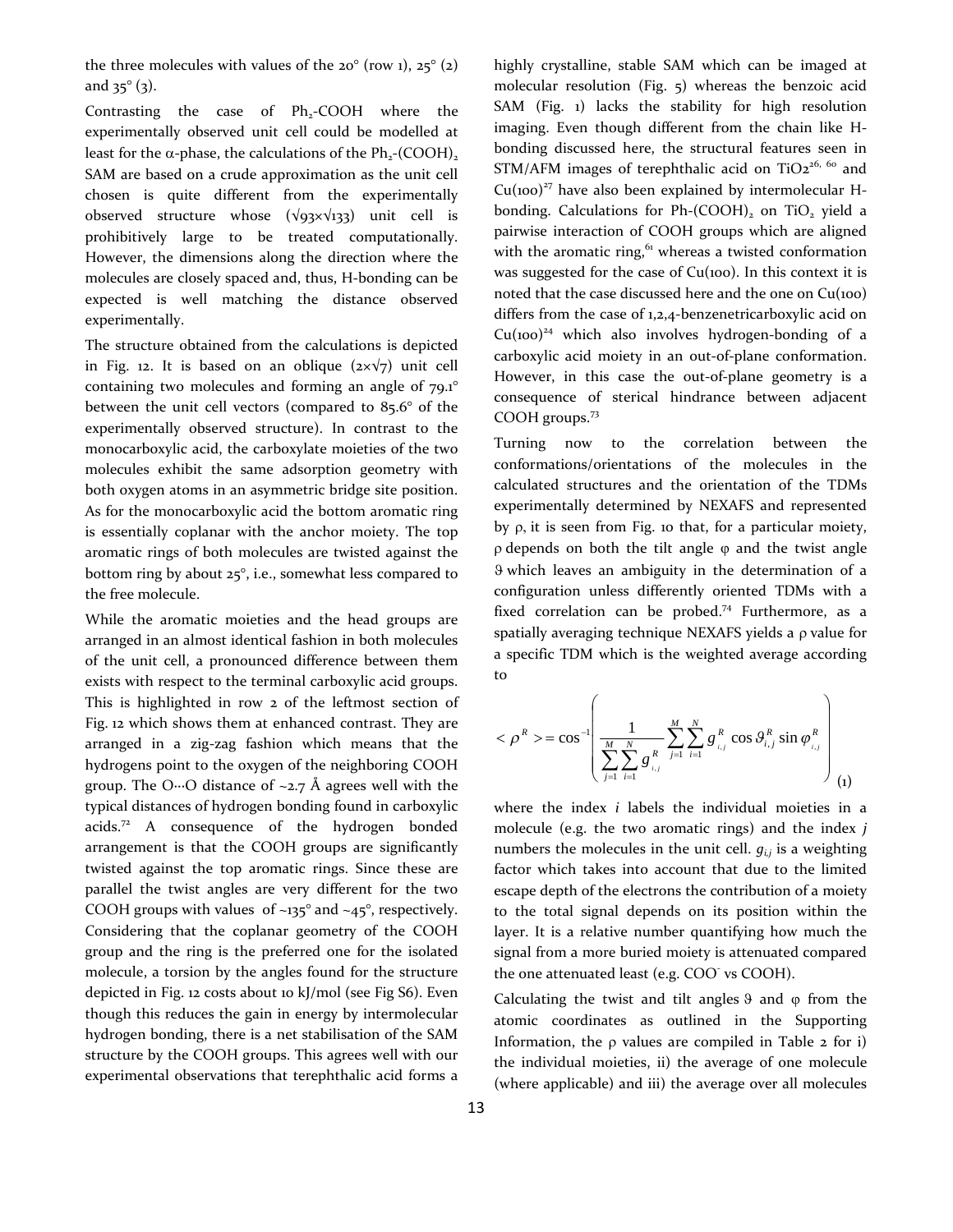of the unit cells. It also contains calculations for two different values of the attenuation factor *g*.

Looking at Table 2 two things are worth noting. Firstly, for the monocarboxylic acid, unlike the dicarboxylic acid, there is a substantial variation in the orientation of the benzene rings both across the different molecules and between the top and bottom phenyl rings. This variation is largest  $(17^{\circ})$  for molecule 3. This, on the one hand, suggests that the SAM structure can well deviate from the usually assumed uniform orientation and coplanar conformation of the phenylene moieties. This argument has also been given preference over electronic effects in the interpretation of NEXAFS spectra of pyridine phenylene thiol where the experimental spectrum is best described by simulations assuming a twist between the two aromatic rings.<sup>75</sup> On the other hand, the derived intramolecular twist angles in the SAMs are noticeably smaller than those observed for the respective moieties in the isolated molecule. Secondly, even though the effect of attenuation is overall rather small for the averaged values it can be more substantial or even show opposite trends depending on the exact orientation of the moieties. Taking the case of the carboxylic acid/carboxylate groups of Ph<sub>2</sub>-(COOH)<sub>2</sub> there is a minimal decrease in  $\rho$  for molecule 1 whereas for molecule 2 the value increases when increasing the attenuation.

**Table 2.** Tilt angles  $\rho$  (rounded to the nearest integer) of the TDMs of the  $\pi^*$  resonances calculated from the DFT structures using eq. (1). Both individual and averaged (Avg) values for the phenyl rings and carboxylic acid groups are presented. g is the weighting factor as defined in eq. (1).

|             | Tilt angle $\rho$ [°] |              |                             |    |         |          |                             |       |  |
|-------------|-----------------------|--------------|-----------------------------|----|---------|----------|-----------------------------|-------|--|
|             |                       |              | $Ph_2$ -(COOH) <sub>1</sub> |    |         |          | $Ph_2$ -(COOH) <sub>2</sub> |       |  |
|             |                       |              | molecule                    |    |         | molecule |                             |       |  |
|             |                       | $\mathbf{1}$ | $\mathbf{2}$                | 3  | Avg     | $\bf{1}$ | $\mathbf{2}$                | Avg   |  |
|             |                       |              |                             |    | $1 - 3$ |          |                             | $1+2$ |  |
| Ar (top)    |                       | 66           | 71                          | 76 | 71      | 71       | 72                          | 71    |  |
| Ar (bottom) |                       | 65           | 71                          | 59 | 65      | 72       | 71                          | 72    |  |
| Avg         | $g = 1$               | 66           | 71                          | 68 | 68      | 71       | 72                          | 71    |  |
|             | $g = 0.4$             | 66           | 71                          | 72 | 70      | 71       | 72                          | 71    |  |
| COO-        |                       | 65           | 71                          | 65 | 67      | 73       | 72                          | 72    |  |
| <b>COOH</b> |                       |              |                             |    |         | 67       | 85                          | 76    |  |
| Avg         | $g = 1$               |              |                             |    |         | 70       | 78                          | 74    |  |
|             | $g = 0.3$             |              |                             |    |         | 69       | 82                          | 75    |  |

Comparing the calculated models with the experimental data highlights a general issue related to the interpretation of the experimental data. In the ideal case features observed experimentally are directly mirrored in the calculated models, thus, allowing for a more detailed interpretation. An example is the structure of the monocarboxylic acid  $Ph<sub>2</sub>-COOH$  (Fig. 11) for which the calculations yield variations in tilt angles and conformations for the three different molecules in the unit cell. This agrees well with STM images where a variation in height by about  $1$  Å and non-equidistant separations of the protrusions are observed for the monocarboxylic acids (Figs. 2 and 4). However, there is another rather fundamental aspect to this which is the reduction in information associated with averaged spectroscopic information such as the orientation of TDMs. This is pinpointed by  $Ph_2$ -(COOH)<sub>2</sub> for which the average  $\rho$  values from the model are  $71^{\circ}$  for the aromatic ring and  $74^{\circ}$ -75° for the COOH/COO. This seems to be consistent with the experimental finding that all moieties exhibit essentially the same orientation and the obvious interpretation of these averaged values is that all entities are coplanar. However, the pronouncedly different values  $(67°$  and  $85°)$  for the two COOH groups in the unit cell of the model offer a different explanation which, as seen in the model of Fig. 12, is a pronounced rotation of the COOH moieties out of the plane of the benzene rings, thus, enabling H-bonding along the zig-zag chains.

#### **CONCLUSION**

The molecularly resolved microscopic and spectroscopic studies of the series of aromatic carboxylic acids presented here demonstrate that highly ordered monolayers are formed by anchoring the molecules via silver-carboxylate coordination bonding. In combination with our earlier studies on SAMs of trimesic<sup>37</sup> and biphenyltricarboxylic acid<sup>38</sup> the picture emerges that the Ag surface should enable a flexible design of SAM structures. Unlike carboxylic acids on  $Cu^{35}$ ,  $37-38$  or other types of SAMs on metal surfaces like thiols or selenols $62-63$ ,  $76-77$  where the head group-substrate interaction plays a dominant role for the film structure, the weaker carboxylate-Ag interaction decisively shifts the balance of structure determining factors towards intermolecule interactions. This promises more flexibility in the design of SAMs as a mismatch between the molecular lattice and the substrate does not introduce stress to the extent that formation of a structurally well-defined layer is impeded. Without the dominance of the molecule-substrate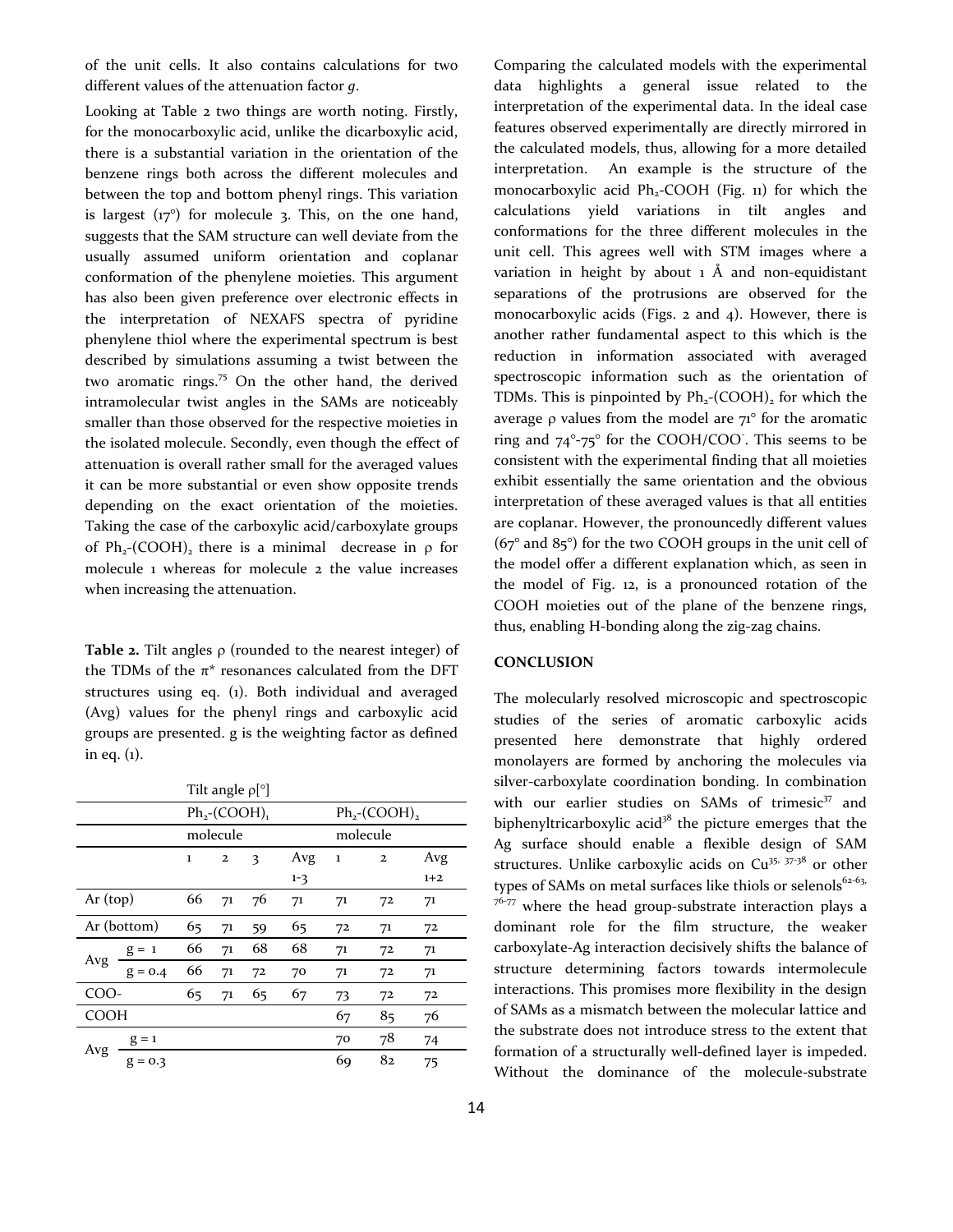interaction it should be more straightforward to adapt bulk derived design principles for the two-dimensional systems. With conformational flexibility adding additional degrees of freedom in the design of layers the studies also illustrate the need for calculations to assist the interpretation of the experimental data.

# **ASSOCIATED CONTENT**

Supporting Information. Additional STM images, table compiling XPS data, description of the calculation of molecular orientation from the models and conformational energy dependencies of the biphenyl carboxylic acids. This material is available free of charge via the Internet at http://pubs.acs.org.

The research data supporting this publication can be accessed at DOI…./(to be inserted upon acceptance of manuscript).

# **AUTHOR INFORMATION**

#### **Corresponding Author**

\* Fax: +441334 463808; Tel: +441334 463800; Email: mb45@standrews.ac.uk

#### **Present Addresses**

† Department of Chemical and Process Engineering, University of Strathclyde, James Weir Building, 75 Montrose Street, Glasgow G1 1XJ, United Kingdom

‡ Max Planck Institute for Polymer Research, Ackermannweg 10, 55128 Mainz, Germany

#### **Notes**

The authors declare no competing financial interest.

# **ACKNOWLEDGMENT**

Support by The Leverhulme Trust (RGP-2013-177) and EPSRC via a doctoral training grant (H.A.) is gratefully acknowledged. MZ is obliged to A. Nefedov and Ch. Wöll (Karlsruhe Institute of Technology, KIT) for the technical cooperation at BESSY II and recognize the assistance of Tobias Wächter and the BESSY II staff during the synchrotron-related experiments. We also thank EaStCHEM for computational support via the EaStCHEM Research Computing Facility.

## **ABBREVIATIONS**

DFT, density functional theory; TDM, transition dipole moment; IPA, benzene-1,3-dicarboxylic acid; TMA, 1,3,5 tricarboxylic acid; Ph-COOH, benzoic acid; BPTCA, biphenyl-3,4',5-tricarboxylic acid; Ph<sub>2</sub>-COOH, biphenyl-4carboxylic acid; Ph<sub>3</sub>-COOH, terphenyl-4-carboxylic acid; Ph- $(COOH)_2$ , terephthalic acid;  $Ph_2$ - $(COOH)_2$ , biphenyl-4,4<sup>2</sup>dicarboxylic acid; NEXAFS, near-edge X-ray absorption fine structure spectroscopy; STM, scanning tunneling microscopy; XPS, X-ray photoelectron spectroscopy.

#### **REFERENCES**

- 1. Barth, J. V. Molecular architectonic on metal surfaces. *Annu. Rev. Phys. Chem.* **2007,** *58*, 375-407.
- 2. Elemans, J.; Lei, S. B.; De Feyter, S. Molecular and Supramolecular Networks on Surfaces: From Two-Dimensional Crystal Engineering to Reactivity. *Angew. Chem. Int. Ed.* **2009,** *48*, 7298-7332.
- 3. Nath, K. G.; Ivasenko, O.; MacLeod, J. M.; Miwa, J. A.; Wuest, J. D.; Nanci, A.; Perepichka, D. F.; Rosei, F. Crystal Engineering in Two Dimensions: An Approach to Molecular Nanopatterning. *J. Phys. Chem. C* **2007,** *111*, 16996-17007.
- 4. Slater, A. G.; Beton, P. H.; Champness, N. R. Two-dimensional supramolecular chemistry on surfaces. *Chem. Sci.* **2011,** *2*, 1440- 1448.
- 5. Lackinger, M. Self-Healing in Two-Dimensional Supramolecular Structures Utilizing Thermodynamic Driving Forces. In *Self-Healing at the Nanoscale*, Amendola, V.; Meneghetti, M., Eds.; Taylor and Francis, 2012, p 467.
- 6. Canas-Ventura, M. E.; Klappenberger, F.; Clair, S.; Pons, S.; Kern, K.; Brune, H.; Strunskus, T.; Wöll, C.; Fasel, R.; Barth, J. V. Coexistence of one- and two-dimensional supramolecular assemblies of terephthalic acid on Pd(111) due to self-limiting deprotonation. *J. Chem. Phys.* **2006,** *125*, 1-8.
- 7. Suzuki, T.; Lutz, T.; Payer, D.; Lin, N.; Tait, S. L.; Costantini, G.; Kern, K. Substrate effect on supramolecular self-assembly: from semiconductors to metals. *Phys. Chem. Chem. Phys.* **2009,** *11*, 6498- 6504.
- 8. Blunt, M. O.; Russell, J. C.; Gimenez-Lopez, M. D.; Garrahan, J. P.; Lin, X.; Schroder, M.; Champness, N. R.; Beton, P. H. Random Tiling and Topological Defects in a Two-Dimensional Molecular Network. *Science* **2008,** *322*, 1077-1081.
- 9. MacLeod, J. M.; Ben Chaouch, Z.; Perepichka, D. F.; Rosei, F. Two-Dimensional Self-Assembly of a Symmetry-Reduced Tricarboxylic Acid. *Langmuir* **2013,** *29*, 7318-7324.
- 10. Payer, D.; Comisso, A.; Dmitriev, A.; Strunskus, T.; Lin, N.; Wöll, C.; DeVita, A.; Barth, J. V.; Kern, K. Ionic hydrogen bonds controlling two-dimensional supramolecular systems at a metal surface. *Chem. Eur. J.* **2007,** *13*, 3900-3906.
- 11. Florio, G. M.; Stiso, K. A.; Campanelli, J. S. Surface Patterning of Benzenecarboxylic Acids: Influence of Structure, Solvent, and Concentration on Molecular Self-Assembly. *J. Phys. Chem. C* **2012,** *116*, 18160-18174.
- 12. Addou, R.; Batzill, M. Defects and Domain Boundaries in Self-Assembled Terephthalic Acid (TPA) Monolayers on CVD-Grown Graphene on Pt(111). *Langmuir* **2013,** *29*, 6354-6360.
- 13. Kim, Y.-G.; Yau, S.-L.; Itaya, K. In Situ Scanning Tunneling Microscopy of Highly Ordered Adlayers of Aromatic Molecules on Well-Defined Pt(111) Electrodes in Solution: Benzoic Acid, Terephthalic Acid, and Pyrazine. *Langmuir* **1999,** *15*, 7810-7815.
- 14. Zelenay, P.; Waszczuk, P.; Dobrowolska, K.; Sobkowski, J. ADSORPTION OF BENZOIC-ACID ON A POLYCRYSTALLINE GOLD ELECTRODE. *Electrochim. Acta* **1994,** *39*, 655-660.
- 15. Ishikawa, Y.; Ohira, A.; Sakata, M.; Hirayama, C.; Kunitake, M. A two-dimensional molecular network structure of trimesic acid prepared by adsorption-induced self-organization. *Chem. Commun.* **2002**, 2652-2653.
- 16. Su, G. J.; Zhang, H. M.; Wan, L. J.; Bai, C. L.; Wandlowski, T. Potential-induced phase transition of trimesic acid adlayer on Au(111). *J. Phys. Chem. B* **2004,** *108*, 1931-1937.
- 17. Ikezawa, Y.; Masuda, R. Adsorption behavior of terephthalic acid on Au(100), Au(111) and Au(110) electrodes in neutral solution. *Electrochim. Acta* **2008,** *53*, 5456-5463.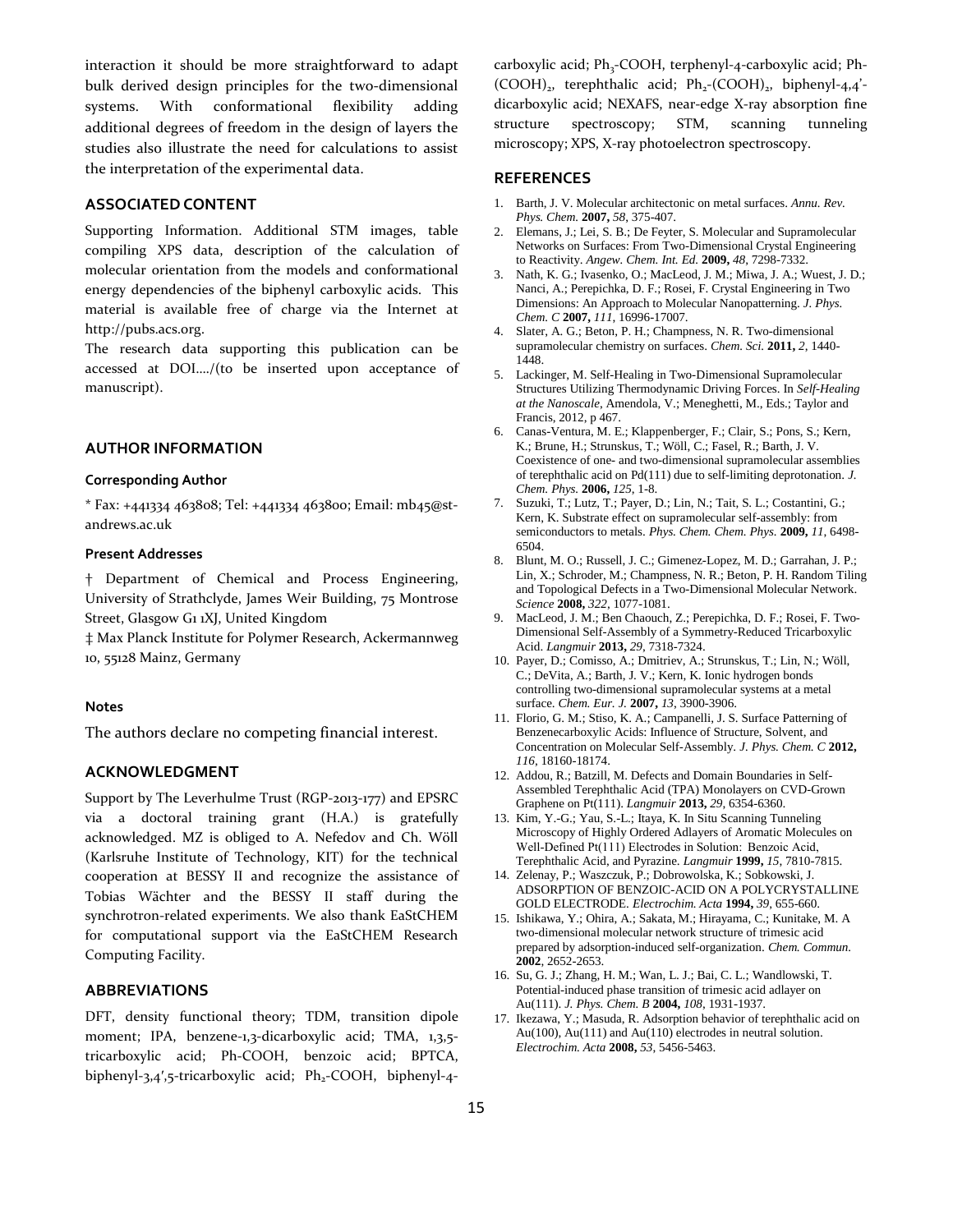- 18. Haensch, C.; Hoeppener, S.; Schubert, U. S. Chemical modification of self-assembled silane based monolayers by surface reactions. *Chem. Soc. Rev.* **2010,** *39*, 2323-2334.
- 19. Claridge, S. A.; Liao, W.-S.; Thomas, J. C.; Zhao, Y.; Cao, H. H.; Cheunkar, S.; Serino, A. C.; Andrews, A. M.; Weiss, P. S. From the bottom up: dimensional control and characterization in molecular monolayers. *Chem. Soc. Rev.* **2013,** *42*, 2725-2745.
- 20. Martin, D. S.; Cole, R. J.; Haq, S. Creating a functionalized surface: The adsorption of terephthalic acid onto Cu(110). *Phys. Rev. B* **2002,** *66*, 1-8.
- 21. Dmitriev, A.; Lin, N.; Weckesser, J.; Barth, J. V.; Kern, K. Supramolecular assemblies of trimesic acid on a Cu(100) surface. *J. Phys. Chem. B* **2002,** *106*, 6907-6912.
- 22. Frederick, B. G.; Chen, Q.; Leibsle, F. M.; Lee, M. B.; Kitching, K. J.; Richardson, N. V. Long-range periodicity in c(8x2) benzoate/Cu(110): a combined STM, LEED and HREELS study. *Surf. Sci.* **1997,** *394*, 1-25.
- 23. Chen, Q.; Perry, C. C.; Frederick, B. G.; Murray, P. W.; Haq, S.; Richardson, N. V. Structural aspects of the low-temperature deprotonation of benzoic acid on Cu(110) surfaces. *Surf. Sci.* **2000,** *446*, 63-75.
- 24. Dmitriev, A.; Spillmann, H.; Stepanow, S.; Strunskus, T.; Wöll, C.; Seitsonen, A. P.; Lingenfelder, M.; Lin, N.; Barth, J. V.; Kern, K. Asymmetry induction by cooperative intermolecular hydrogen bonds in surface-anchored layers of achiral molecules. *ChemPhysChem* **2006,** *7*, 2197-2204.
- 25. Tekiel, A.; Prauzner-Bechcicki, J. S.; Godlewski, S.; Budzioch, J.; Szymonski, M. Self-assembly of terephthalic acid on rutile TiO2(110): Toward chemically functionalized metal oxide surfaces. *J. Phys. Chem. C* **2008,** *112*, 12606-12609.
- 26. Rahe, P.; Nimmrich, M.; Nefedov, A.; Naboka, M.; Wöll, C.; Kühnle, A. Transition of Molecule Orientation during Adsorption of Terephthalic Acid on Rutile TiO2(110). *J. Phys. Chem. C* **2009,** *113*, 17471-17478.
- 27. Tait, S. L.; Lim, H.; Theertham, A.; Seidelz, P. First layer compression and transition to standing second layer of terephthalic acid on Cu(100). *Phys. Chem. Chem. Phys.* **2012,** *14*, 8217-8223.
- 28. Ge, Y.; Adler, H.; Theertham, A.; Kesmodel, L. L.; Tait, S. L. Adsorption and Bonding of First Layer and Bilayer Terephthalic Acid on the Cu(100) Surface by High-Resolution Electron Energy Loss Spectroscopy. *Langmuir* **2010,** *26*, 16325-16329.
- 29. Ulman, A. Formation and structure of self-assembled monolayers. *Chem. Rev.* **1996,** *96*, 1533-1554.
- 30. Jadhav, S. A. Self-assembled monolayers (SAMs) of carboxylic acids: an overview. *Central European Journal of Chemistry* **2011,** *9*, 369- 378.
- 31. Platzman, I.; Saguy, C.; Brener, R.; Tannenbaum, R.; Haick, H. Formation of Ultrasmooth and Highly Stable Copper Surfaces through Annealing and Self-Assembly of Organic Monolayers. *Langmuir* **2010,** *26*, 191-201.
- 32. Hsu, M. H.; Hu, W. S.; Lin, J. J.; Hsu, Y. J.; Wei, D. H.; Yang, C. W.; Chang, C. S.; Tao, Y. T. H2S-induced reorganization of mixed monolayer of carboxylic derivatives on silver surface. *Langmuir* **2004,** *20*, 3641-3647.
- 33. Tao, Y. T.; Lee, M. T.; Chang, S. C. Effect of Biphenyl and Naphthyl Groups on the Structure of Self-Assembled Monolayers - Packing, Orientation, and Wetting Properties *J. Am. Chem. Soc.* **1993,** *115*, 9547-9555.
- 34. Tao, Y.-T.; Lin, W.-L.; Hietpas, G. D.; Allara, D. L. Infrared Spectroscopic Study of Chemically lnduced Dewetting in Liquid Crystalline Types of Self-Assembled Monolayers. *J. Phys. Chem. B* **1997,** *101*, 9732-9740.
- 35. Cebula, I.; Shen, C.; Buck, M. Isophthalic Acid: A Basis for Highly Ordered Monolayers. *Angew. Chem. Int. Ed.* **2010,** *49*, 6220-6223.
- 36. Shen, C.; Cebula, I.; Brown, C.; Zhao, J.; Zharnikov, M.; Buck, M. Structure of isophthalic acid based monolayers and its relation to the initial stages of growth of metal-organic coordination layers. *Chem. Sci.* **2012,** *3*, 1858-1865.
- 37. Cebula, I.; Lu, H.; Zharnikov, M.; Buck, M. Monolayers of trimesic and isophthalic acid on Cu and Ag: the influence of coordination strength on adsorption geometry. *Chem. Sci.* **2013,** *4*, 4455-4464.
- 38. Aitchison, H.; Lu, H.; Zharnikov, M.; Buck, M. Monolayers of Biphenyl-3,4′,5-tricarboxylic Acid Formed on Cu and Ag from Solution. *J. Phys. Chem. C* **2015,** *119*, 14114-14125.
- 39. Herrero, E.; Buller, L. J.; Abruña, H. D. Underpotential Deposition at Single Crystal Surfaces of Au, Pt, Ag and Other Materials. *Chem. Rev.* **2001,** *101*, 1897-1930.
- 40. Kondo, T.; Takakusagi, S.; Uosaki, K. Stability of underpotentially deposited Ag layers on a Au(111) surface studied by surface X-ray scattering. *Electrochem. Commun.* **2009,** *11*, 804-807.
- 41. Baker, M. V.; Jennings, G. K.; Laibinis, P. E. Underpotentially deposited copper promotes self-assembly of alkanephosphonate monolayers on gold substrates. *Langmuir* **2000,** *16*, 3288-3293.
- 42. Lin, S. Y.; Tsai, T. K.; Lin, C. M.; Chen, C. H.; Chan, Y. C.; Chen, H. W. Structures of self-assembled monolayers of n-alkanoic acids on gold surfaces modified by underpotential deposition of silver and copper: Odd-even effect. *Langmuir* **2002,** *18*, 5473-5478.
- 43. Chen, C. H.; Vesecky, S. M.; Gewirth, A. A. In Situ Atomic Force Microsopy of Underpotential Deposition of Ag on Au(111) *J. Am. Chem. Soc.* **1992,** *114*, 451-458.
- 44. Garcia, S.; Salinas, D.; Mayer, C.; Schmidt, E.; Staikov, G.; Lorenz, W. J. Ag UPD on Au(100) and Au(111). *Electrochim. Acta* **1998,** *43*, 3007-3019.
- 45. Esplandiu, M. J.; Schneeweiss, M. A.; Kolb, D. M. An in situ scanning tunneling microscopy study of Ag electrodeposition on Au(111). *Phys. Chem. Chem. Phys.* **1999,** *1*, 4847-4854.
- 46. Moulder, J. F.; Chastain, J. *Handbook of X-Ray Photoelectron Spectroscopy: A Reference Book of Standard Spectra for Identification and Interpretation of XPS Data*; Perkin-Elmer Corporatioon, Physical Electronics Division1992.
- 47. Stöhr, J. *NEXAFS Spectroscopy*; Springer1992.
- 48. Batson, P. E. Carbon 1s near-edge-absorption fine structure in graphite. *Phys. Rev. B* **1993,** *48*, 2608-2610.
- 49. Kresse, G.; Hafner, J. Ab Initio Molecular-Dynamics for Liquid-Metals. *Phys. Rev. B* **1993,** *47*, 558-561.
- 50. Kresse, G.; Hafner, J. Ab-Initio Molecular-Dynamics Simulation of the Liquid-Metal Amorphous-Semiconductor Transition in Germanium. *Phys. Rev. B* **1994,** *49*, 14251-14269.
- 51. Kresse, G.; Furthmüller, J. Efficiency of ab-initio total energy calculations for metals and semiconductors using a plane-wave basis set. *Comp. Mat. Sci.* **1996,** *6*, 15-50.
- 52. Perdew, J. P.; Burke, K.; Ernzerhof, M. Generalized gradient approximation made simple. *Phys. Rev. Lett.* **1996,** *77*, 3865-3868.
- 53. Perdew, J. P.; Burke, K.; Ernzerhof, M. Generalized gradient approximation made simple (vol 77, pg 3865, 1996). *Phys. Rev. Lett.* **1997,** *78*, 1396-1396.
- 54. Grimme, S. Semiempirical GGA-type density functional constructed with a long-range dispersion correction. *J. Comput. Chem.* **2006,** *27*, 1787-1799.
- 55. Makov, G.; Payne, M. C. Periodic Boundary-Conditions in ab-initio Calculations *Phys. Rev. B* **1995,** *51*, 4014-4022.
- 56. Neugebauer, J.; Scheffler, M. Adsorbate-Substrate and Adsorbate-Adsorbate Interactions of Na and K Adlayers on Al(111). *Phys. Rev. B* **1992,** *46*, 16067-16080.
- 57. Cyganik, P.; Buck, M.; Wilton-Ely, J. D. E. T.; Wöll, C. Stress in Self-Assembled Monolayers: The Case of  $\omega$ -Biphenyl-Alkane Thiols on Au(111). *J. Phys. Chem. B* **2005,** *109*, 10902-10908.
- 58. Azzam, W.; Fuxen, C.; Birkner, A.; Rong, H. T.; Buck, M.; Wöll, C. Coexistence of different structural phases in thioaromatic monolayers on Au(111). *Langmuir* **2003,** *19*, 4958-4968.
- 59. Sinnokrot, M. O.; Valeev, E. F.; Sherrill, C. D. Estimates of the ab initio limit for pi-pi interactions: The benzene dimer. *J. Am. Chem. Soc.* **2002,** *124*, 10887-10893.
- 60. Prauzner-Bechcicki, J. S.; Godlewski, S.; Tekiel, A.; Cyganik, P.; Budzioch, J.; Szymonski, M. High-Resolution STM Studies of Terephthalic Acid Molecules on Rutile TiO<sub>2</sub>(110)-(1 x 1) Surfaces. *J. Phys. Chem. C* **2009,** *113*, 9309-9315.
- 61. Zasada, F.; Piskorz, W.; Godlewski, S.; Prauzner-Bechcicki, J. S.; Tekiel, A.; Budzioch, J.; Cyganik, P.; Szymonski, M.; Sojka, Z. Chemical Functionalization of the TiO<sub>2</sub>(110)-(1 x 1) Surface by Deposition of Terephthalic Acid Molecules. A Density Functional Theory and Scanning Tunneling Microscopy Study. *J. Phys. Chem. C* **2011,** *115*, 4134-4144.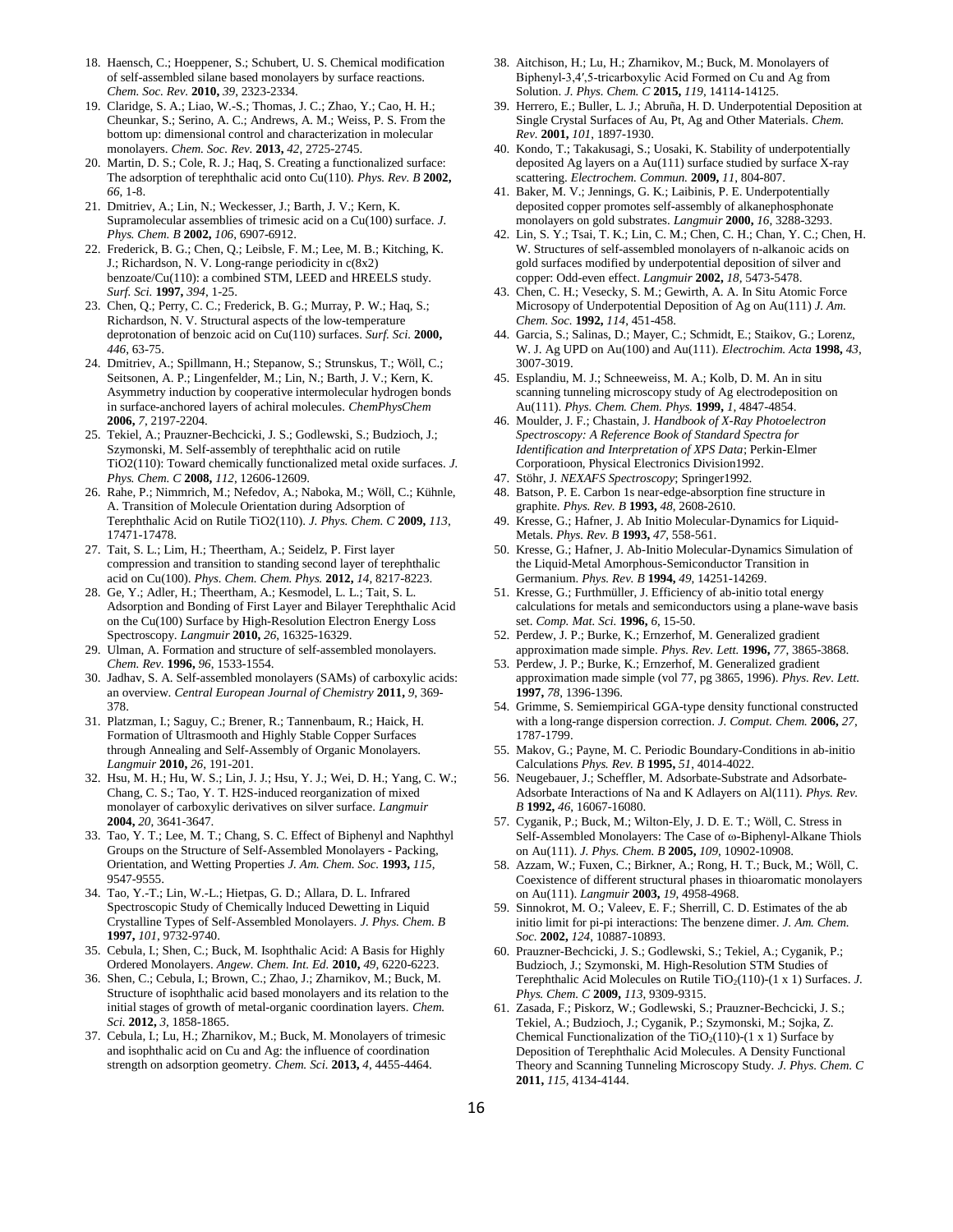- 62. Cyganik, P.; Buck, M.; Strunskus, T.; Shaporenko, A.; Wilton-Ely, J. D. E. T.; Zharnikov, M.; Wöll, C. Competition as a design concept: Polymorphism in self-assembled monolayers of biphenyl-based thiols. *J. Am. Chem. Soc.* **2006,** *128*, 13868-13878.
- 63. Dendzik, M.; Terfort, A.; Cyganik, P. Odd-Even Effect in the Polymorphism of Self-Assembled Mono layers of Biphenyl-Substituted Alkaneselenolates on Au(111). *J. Phys. Chem. C* **2012,** *116*, 19535-19542.
- 64. Cyganik, P.; Buck, M.; Azzam, W.; Wöll, C. Self-Assembled Monolayers of  $\omega$ -Biphenyl-Alkane Thiols on Au(111): Influence of Spacer Chain on Molecular Packing. *J. Phys. Chem. B* **2004,** *108*, 4989-4996.
- 65. Lin, N.; Payer, D.; Dmitriev, A.; Strunskus, T.; Wöll, C.; Barth, J. V.; Kern, K. Two-dimensional adatom gas bestowing dynamic heterogeneity on surfaces. *Angew. Chem. Int. Ed.* **2005,** *44*, 1488- 1491.
- 66. Classen, T.; Lingenfelder, M.; Wang, Y.; Chopra, R.; Virojanadara, C.; Starke, U.; Costantini, G.; Fratesi, G.; Fabris, S.; de Gironcoli, S.; Baroni, S.; Haq, S.; Raval, R.; Kern, K. Hydrogen and coordination bonding supramolecular structures of trimesic acid on Cu(110). *J. Phys. Chem. A* **2007,** *111*, 12589-12603.
- 67. Shaporenko, A.; Terfort, A.; Grunze, M.; Zharnikov, M. A detailed analysis of the photoemission spectra of basic thioaromatic monolayers on noble metal substrates. *J. Electron. Spectrosc. Relat. Phenom.* **2006,** *151*, 45-51.
- 68. Stepanow, S.; Strunskus, T.; Lingenfelder, M.; Dmitriev, A.; Spillmann, H.; Lin, N.; Barth, J. V.; Wöll, C.; Kern, K. Deprotonation-driven phase transformations in terephthalic acid selfassembly on Cu(100). *J. Phys. Chem. B* **2004,** *108*, 19392-19397.
- 69. Okajima, T.; Teramoto, K.; Mitsumoto, R.; Oji, H.; Yamamoto, Y.; Mori, I.; Ishii, H.; Ouchi, Y.; Seki, K. Polarized NEXAFS spectroscopic studies of poly(butylene terephthalate), poly(ethylene terephthalate), and their model compounds. *J. Phys. Chem. A* **1998,** *102*, 7093-7099.
- 70. Rodriguez-Cuamatzi, P.; Arillo-Flores, O. I.; Bernal-Urucurtu, M. I.; Hoepfl, H. Experimental and theoretical analysis of the hydrogenbonding motifs formed between the carboxyl and the carboxylate classification of group: Towards a systematic their supramolecular motifs. *Supramol. Chem.* **2007,** *19*, 559-578.
- 71. Kreikemeyer-Lorenzo, D.; Unterberger, W.; Duncan, D. A.; Bradley, M. K.; Lerotholi, T. J.; Robinson, J.; Woodruff, D. P. Face-Dependent Bond Lengths in Molecular Chemisorption: The Formate Species on Cu(111) and Cu(110). *Phys. Rev. Lett.* **2011,** *107*, 046102.
- 72. Steiner, T. The hydrogen bond in the solid state. *Angew. Chem. Int. Ed.* **2002,** *41*, 48-76.
- 73. Takusagawa, F.; Hirotsu, K.; Shimada, A. The Crystal Structure of Trimellitic Acid for the Pseudo-cell. *Bull. Chem. Soc. Jpn.* **1973,** *46*, 2960-2965.
- 74. Ballav, N.; Schüpbach, B.; Dethloff, O.; Feulner, P.; Terfort, A.; Zharnikov, M. Direct Probing Molecular Twist and Tilt in Aromatic Self-Assembled Monolayers. *J. Am. Chem. Soc.* **2007,** *129*, 15416- 15417.
- 75. Liu, J. X.; Schüpbach, B.; Bashir, A.; Shekhah, O.; Nefedov, A.; Kind, M.; Terfort, A.; Wöll, C. Structural characterization of selfassembled monolayers of pyridine-terminated thiolates on gold. *Phys. Chem. Chem. Phys.* **2010,** *12*, 4459-4472.
- 76. Schreiber, F. Structure and growth of self-assembling monolayers. *Prog. Surf. Sci.* **2000,** *65*, 151-256.
- 77. Gnatek, D.; Schuster, S.; Ossowski, J.; Khan, M.; Rysz, J.; Krakert, S.; Terfort, A.; Zharnikov, M.; Cyganik, P. Odd-Even Effects in the Structure and Stability of Azobenzene-Substituted Alkanethiolates on Au(111) and Ag(111) Substrates. *J. Phys. Chem. C* **2015,** *119*, 25929- 25944.